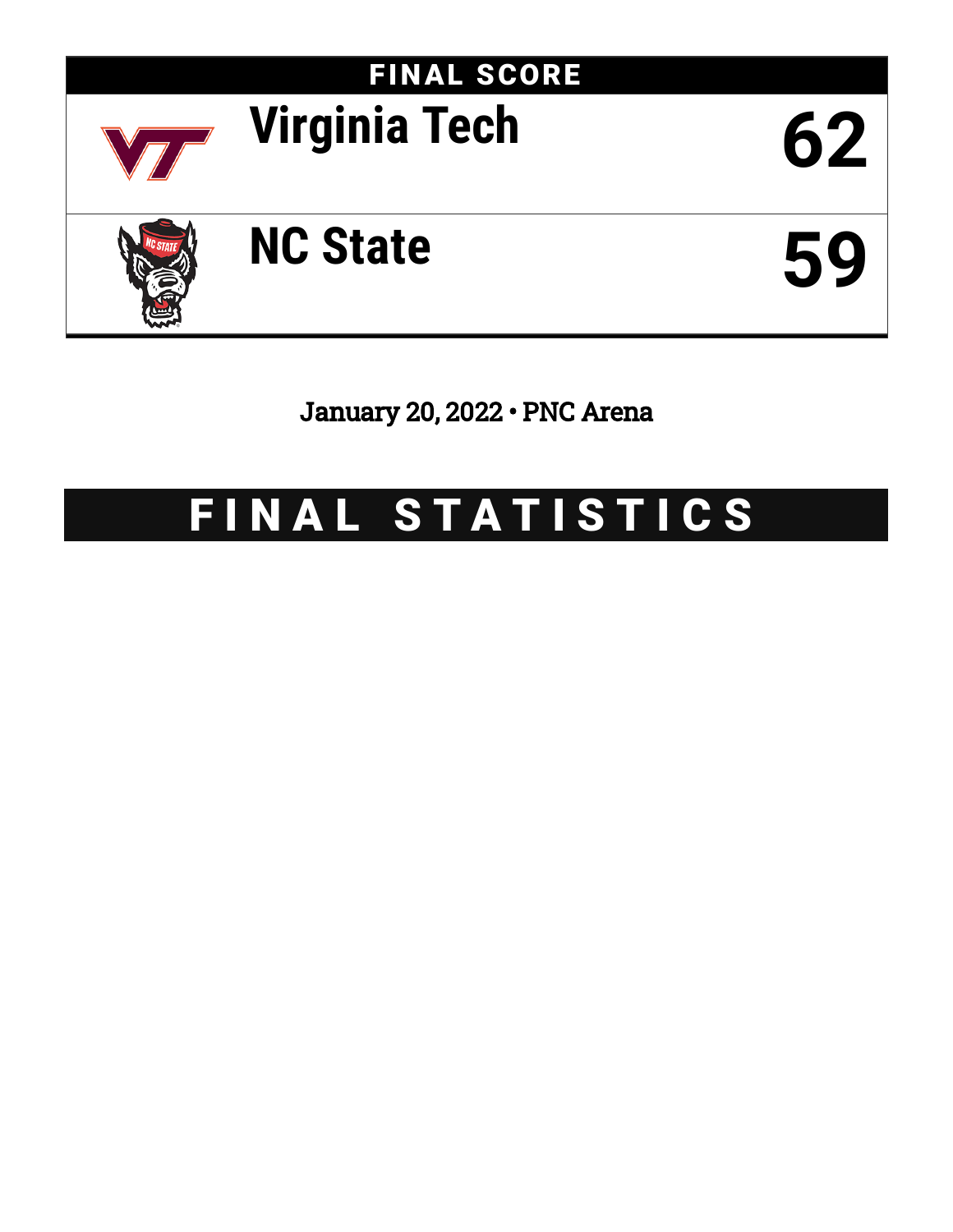# **Official Box Score Virginia Tech vs NC State Game Totals -- Final Statistics January 20, 2022 at PNC Arena**



# **Virginia Tech 62**

|                       |    | <b>Pts</b>    | FG       | 3FG      | FT      | OR | DR       | TR | PF                   | A            | TO       | <b>B</b> lk  | Stl      | Min | $+/-$          |
|-----------------------|----|---------------|----------|----------|---------|----|----------|----|----------------------|--------------|----------|--------------|----------|-----|----------------|
| CATTOOR, HUNTER       | G  | 8             | $3-5$    | $2 - 4$  | $0-0$   | 0  | 3        | 3  | 3                    | 4            | 0        | 0            | 2        | 36  | 8              |
| ALLEYNE, NAHIEM       | G  | 9             | $3 - 14$ | $2 - 9$  | $1 - 2$ | 0  | 6        | 6  | $\mathbf{2}^{\circ}$ | $\mathbf{0}$ | 5        | $\mathbf{0}$ | $\Omega$ | 33  | $\mathbf{0}$   |
| MURPHY, STORM         | G  | 5             | $2 - 8$  | 1-6      | $0-0$   |    |          | 2  | 3                    | 3            | 2        | 0            | 2        | 30  | $-1$           |
| ALUMA, KEVE           | F. | 10            | $5 - 7$  | $0 - 1$  | $0-0$   | 3  | 8        | 11 | 3                    | 1            | 3        | 1            | $\Omega$ | 28  | $-2$           |
| MUTTS, JUSTYN         | F. | 13            | $6 - 8$  | $1 - 1$  | $0 - 0$ | 4  | 5        | 9  | 2                    | 4            | 4        | 2            | $\Omega$ | 33  | 4              |
| N'GUESSAN, DAVID      | F. | 6             | $3 - 3$  | $0 - 0$  | $0 - 0$ | 2  |          | 3  | $\overline{2}$       | $\Omega$     | $\Omega$ | 2            |          | 16  | $\overline{4}$ |
| PEDULLA, SEAN         | G  |               | $2 - 4$  | $1 - 2$  | $2 - 2$ | 0  |          |    |                      | 1            | 4        | 0            | $\Omega$ | 10  | 4              |
| <b>MADDOX, DARIUS</b> | G  | $\mathcal{P}$ | $1 - 3$  | $0 - 1$  | $0 - 0$ | 0  | 0        | 0  |                      | 0            | 0        | 0            | $\Omega$ | 11  | $-2$           |
| OJIAKO, JOHN          | С  | $\mathcal{P}$ | 1-1      | $0-0$    | $0-0$   | 1. | $\Omega$ |    | 0                    | $\Omega$     | 0        | $\Omega$     | $\Omega$ | 3   | $\mathbf{0}$   |
| <b>TEAM</b>           |    |               |          |          |         |    | 0        |    | 0                    |              | 2        |              |          |     |                |
| <b>TOTALS</b>         |    |               |          | 7-24     | $3 - 4$ | 12 | 25       | 37 | 17                   | 13           | 17       | 5            | 5        |     |                |
|                       |    |               |          | 62 26-53 |         |    |          |    |                      |              |          |              |          |     | <b>200</b>     |

| Period<br>1st Half | FG<br>16-30 | FG%<br>.53% | 3FG<br>$3-13$ | 3FG%<br><b>23%</b> | FТ<br>$0 - 0$ | FT%<br>$0\%$ | Last FG: 2nd-02:16<br>Largest lead: By 18 at<br>Technical Fouls: None. |
|--------------------|-------------|-------------|---------------|--------------------|---------------|--------------|------------------------------------------------------------------------|
| 2nd Half           | $10 - 23$   | 43%         | 4-11          | 36%                | $3 - 4$       | 75%          |                                                                        |
| Game               | 26-53       | 49.1%       | $7 - 24$      | 29.2%              | $3 - 4$       | 75.0%        |                                                                        |

# **NC State 59**

| No. | Plaver                   | S  | <b>Pts</b> | FG       | 3FG      | FT      | OR | DR | TR       | PF            | A  | TO | <b>B</b> lk  | Stl      | Min        | $+/-$        |
|-----|--------------------------|----|------------|----------|----------|---------|----|----|----------|---------------|----|----|--------------|----------|------------|--------------|
| 00  | SMITH, TERQUAVION        | G  | 14         | $5 - 16$ | $4 - 13$ | $0 - 0$ | 0  |    |          | 4             | 0  |    | 0            | 3        | 35         | $-3$         |
| 01  | <b>SEABRON, DEREON</b>   | G  | 13         | $5 - 10$ | $0 - 0$  | $3 - 4$ | 1. | 4  | 5        | $\mathcal{P}$ | 4  | 5  | $\Omega$     | 2        | 38         | $-3$         |
| 04  | <b>HELLEMS, JERICOLE</b> | F. | 15         | $6 - 10$ | 1-5      | $2 - 2$ | 2  | 2  | 4        | 2             | 2  |    |              |          | 38         | $\mathbf{0}$ |
| 05  | <b>ALLEN, THOMAS</b>     | G  | 0          | $0 - 2$  | $0 - 2$  | $0 - 0$ | 0  | 0  | $\Omega$ | $\Omega$      | 0  | 0  | $\mathbf{0}$ | $\Omega$ | 6          | $-13$        |
| 21  | DOWUONA, EBENEZER        | F. | 2          | $1 - 4$  | $0 - 0$  | $0 - 0$ | 3  | 2  | 5        | 0             | 1  | 0  | $\Omega$     |          | 31         | $-2$         |
| 03  | HAYES, CAM               | G  | 0          | $0 - 4$  | $0 - 2$  | $0 - 2$ | 0  |    |          |               | 3  | 0  | $\mathbf{0}$ |          | 13         | $-5$         |
| 10  | PASS, BREON              | G  | 0          | $0 - 1$  | $0 - 1$  | $0-0$   | 0  |    |          | 0             | 0  |    | 0            | 0        | 4          | -3           |
| 11  | GIBSON, JAYLON           | F. | 4          | $2 - 2$  | $0 - 0$  | $0 - 0$ |    | 0  |          |               | 0  | 0  | $\mathbf{0}$ | $\Omega$ | 9          | $-1$         |
| 14  | MORSELL, CASEY           | G  | 11         | $4 - 7$  | $3 - 4$  | $0 - 1$ |    | 3  | 4        |               | 0  | 0  | 0            | 3        | 26         | 8            |
|     | <b>TEAM</b>              |    |            |          |          |         | 3  | 1  | 4        | 0             |    |    |              |          |            |              |
|     | <b>TOTALS</b>            |    |            | 59 23-56 | $8 - 27$ | $5-9$   | 11 | 15 | 26       | 11            | 10 | 9  |              | 11       | <b>200</b> |              |

| <b>Shooting By Period</b><br>Period | FG       | FG%   | 3FG      | 3FG%  | FT.     | FT%   |
|-------------------------------------|----------|-------|----------|-------|---------|-------|
| 1st Half                            | $8 - 25$ | 32%   | $2 - 13$ | 15%   | $3-3$   | 100%  |
| 2nd Half                            | 15-31    | 48%   | $6-14$   | 43%   | $2 - 6$ | 33%   |
| Game                                | 23-56    | 41.1% | $8 - 27$ | 29.6% | $5-9$   | 55.6% |

*Last FG:* 2nd-00:21 *Largest lead:* By 0 at *Technical Fouls:* #03 HAYES @ 2nd - 10:03;

| Game Notes:                                                  | <b>Score</b>                                  | 1st | 2nd        | TOT | Points            | VT |            |
|--------------------------------------------------------------|-----------------------------------------------|-----|------------|-----|-------------------|----|------------|
| Officials: Jeffrey Anderson, Tony Henderson, Keith<br>Kimble |                                               | 35  | <u>_ 1</u> | 62  | In the Paint      | 34 | 22         |
| Attendance: 13286                                            |                                               | 21  | 38         | 59  | Off Turns         |    | $^{\circ}$ |
|                                                              |                                               |     |            |     | 2nd Chance        |    |            |
| Start Time: 12:00 AM<br>Conference Game:                     | VT led for 39:13. ST led for 0:00.<br>- - - - |     |            |     | <b>Fast Break</b> |    | 20         |

Conference Game;

**VT led for 39:13. ST led for 0:00. Game was tied for 0:0.** Times tied: **0** Lead Changes: **0**

| Points       | VT             | ST             |
|--------------|----------------|----------------|
| In the Paint | 34             | 22             |
| Off Turns    | 11             | 21             |
| 2nd Chance   | 13             | 11             |
| Fast Break   | 7              | 20             |
| Bench        | 17             | 15             |
| Per Poss     | 1.033<br>28/60 | 1.017<br>26/58 |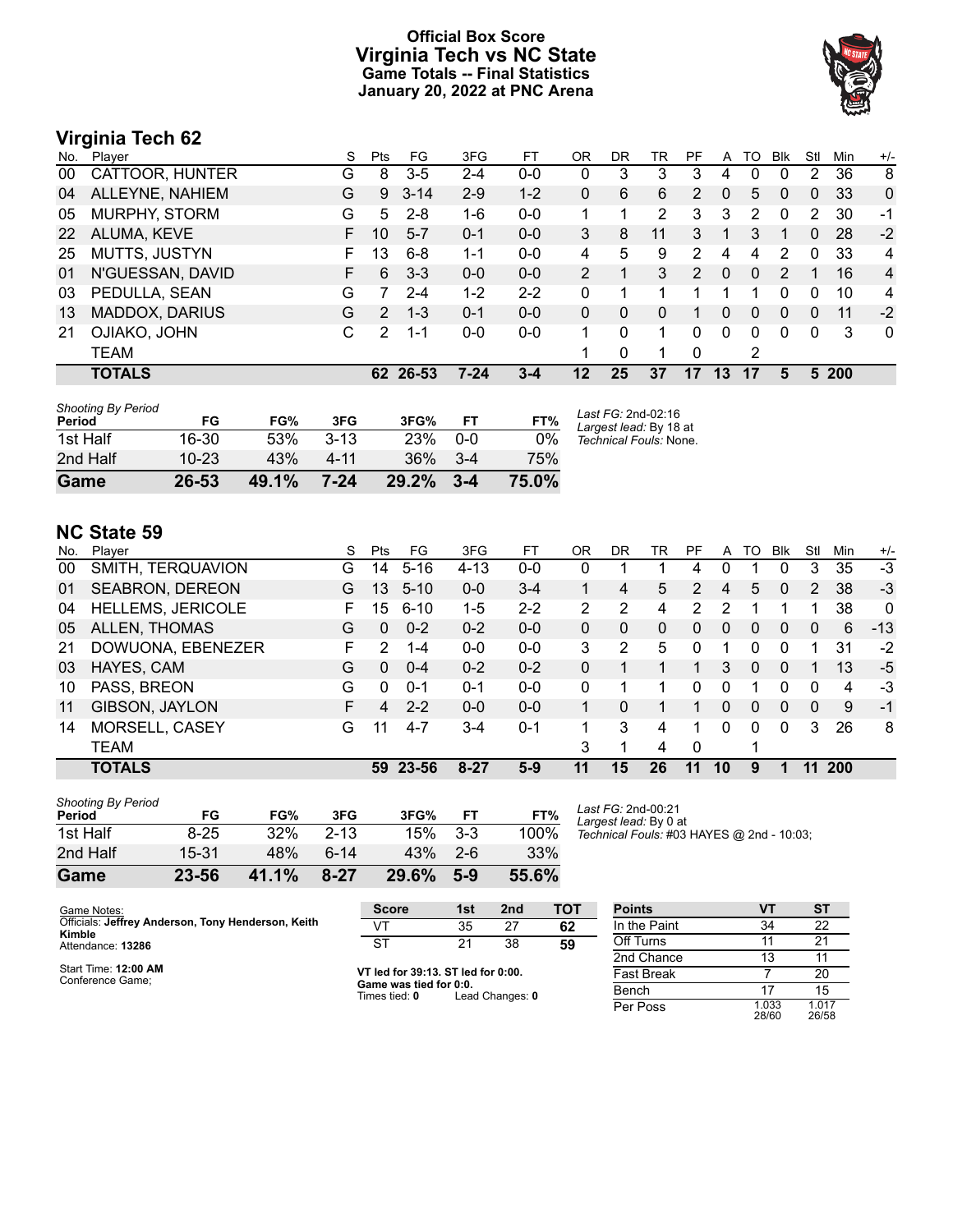# **Official Box Score Virginia Tech vs NC State First Half Statistics Only January 20, 2022 at PNC Arena**



# **Virginia Tech 35**

| No. | Plaver                | S  | <b>Pts</b>    | <b>FG</b> | 3FG      | <b>FT</b> | <b>OR</b> | DR       | TR | PF | A        | TO       | <b>Blk</b>   | Stl      | Min | $+/-$        |
|-----|-----------------------|----|---------------|-----------|----------|-----------|-----------|----------|----|----|----------|----------|--------------|----------|-----|--------------|
| 00  | CATTOOR, HUNTER       | G  | 5             | $2 - 3$   | $1 - 2$  | $0-0$     | 0         | 0        | 0  | 2  | 4        | 0        | 0            | 2        | 17  | 18           |
| 04  | ALLEYNE, NAHIEM       | G  | 5             | $2 - 8$   | $1 - 5$  | $0 - 0$   | 0         | 3        | 3  | 0  | 0        |          | $\Omega$     | 0        | 17  | 11           |
| 05  | MURPHY, STORM         | G  | 2             | $1 - 3$   | $0 - 2$  | $0-0$     | 0         | 1        |    | 2  |          | 0        | 0            |          | 11  | 11           |
| 22  | ALUMA, KEVE           | F. | 6             | $3 - 4$   | $0 - 1$  | $0 - 0$   | 3.        | 5        | 8  | 2  |          |          | $\mathbf{0}$ | 0        | 13  | 11           |
| 25  | MUTTS, JUSTYN         | F. | 6             | $3 - 3$   | $0 - 0$  | $0 - 0$   | 0         | 3        | 3  |    |          | 2        |              | 0        | 14  | 14           |
| 01  | N'GUESSAN, DAVID      | F. | 2             | $1 - 1$   | $0 - 0$  | $0 - 0$   | 2         | $\Omega$ | 2  | 0  | $\Omega$ | $\Omega$ | 2            |          | 10  | 3            |
| 03  | PEDULLA, SEAN         | G  | 5             | $2 - 4$   | $1 - 2$  | $0 - 0$   | 0         |          |    |    |          | 0        | $\Omega$     | 0        | 8   | 3            |
| 13  | <b>MADDOX, DARIUS</b> | G  | $\mathcal{P}$ | $1 - 3$   | $0 - 1$  | $0 - 0$   | 0         | 0        | 0  | 0  | 0        | $\Omega$ | $\Omega$     | $\Omega$ | 7   | -1           |
| 21  | OJIAKO, JOHN          | C  | 2             | 1-1       | $0 - 0$  | $0 - 0$   | 1.        | $\Omega$ | 1  | 0  | 0        | 0        | $\Omega$     | 0        | 3   | $\mathbf{0}$ |
|     | <b>TEAM</b>           |    |               | $0-0$     |          |           | 1         | $\Omega$ | 1  | 0  |          | 1        |              |          |     |              |
|     | <b>TOTALS</b>         |    | 35.           | 16-30     | $3 - 13$ | $0 - 0$   |           | 13       | 20 | 8  | 8        | 5        |              | 4        | 100 |              |

| <b>Shooting By Period</b><br>Period | FG    | FG%   | 3FG    | 3FG%  | FТ      | FT%   | Last FG Half: VT 2nd-02:16 |
|-------------------------------------|-------|-------|--------|-------|---------|-------|----------------------------|
| 1st Half                            | 16-30 | 53%   | $3-13$ | 23%   | 0-0     | 0%    |                            |
| Game                                | 26-53 | 49.1% | 7-24   | 29.2% | $3 - 4$ | 75.0% |                            |

# **NC State 21**

| No. | Player                   | S  | <b>Pts</b>    | <b>FG</b> | 3FG      | <b>FT</b> | <b>OR</b> | <b>DR</b> | <b>TR</b> | PF       | A        | TO | <b>Blk</b>     | Stl      | Min | $+/-$ |
|-----|--------------------------|----|---------------|-----------|----------|-----------|-----------|-----------|-----------|----------|----------|----|----------------|----------|-----|-------|
| 00  | SMITH, TERQUAVION        | G  | 2             | 1-6       | $0 - 5$  | $0 - 0$   | 0         | 0         | 0         |          | 0        |    | 0              |          | 15  | $-14$ |
| 01  | SEABRON, DEREON          | G  | 5             | $1 - 2$   | $0 - 0$  | $3 - 3$   | $\Omega$  | 2         | 2         | 0        |          | 3  | $\Omega$       | $\Omega$ | 18  | $-14$ |
| 04  | <b>HELLEMS, JERICOLE</b> | F  | $\mathcal{P}$ | 1-3       | $0 - 2$  | $0-0$     | 2         |           | 3         |          | 0        |    | 0              | 0        | 18  | $-11$ |
| 05  | ALLEN, THOMAS            | G  | 0             | $0 - 2$   | $0 - 2$  | $0 - 0$   | 0         | 0         | 0         | 0        | 0        | 0  | $\overline{0}$ | 0        | 6   | $-13$ |
| 21  | DOWUONA, EBENEZER        | F. | 0             | $0 - 2$   | $0 - 0$  | $0 - 0$   | 0         | 0         | 0         | 0        |          | 0  | 0              |          | 11  | $-13$ |
| 03  | HAYES, CAM               | G  | $\Omega$      | $0 - 3$   | $0 - 1$  | $0 - 0$   | 0         | 0         | $\Omega$  | $\Omega$ | 2        | 0  | $\overline{0}$ | 0        | 8   | -3    |
| 10  | PASS, BREON              | G  | $\Omega$      | $0 - 1$   | $0 - 1$  | $0 - 0$   | $\Omega$  |           |           | 0        | 0        |    | 0              | $\Omega$ | 4   | -3    |
| 11  | GIBSON, JAYLON           | F. | 4             | $2 - 2$   | $0 - 0$  | $0 - 0$   |           | 0         |           |          | $\Omega$ | 0  | $\Omega$       | 0        | 9   | $-1$  |
| 14  | MORSELL, CASEY           | G  | 8             | 3-4       | $2 - 2$  | $0 - 0$   | $\Omega$  | 2         | 2         | 0        | 0        | 0  | 0              |          | 11  | 2     |
|     | TEAM                     |    |               | $0 - 0$   |          |           |           | 1         | 2         | $\Omega$ |          | 0  |                |          |     |       |
|     | <b>TOTALS</b>            |    | 21            | $8 - 25$  | $2 - 13$ | $3 - 3$   | 4         |           | 11        | 3        | 4        | 6  | 0              | 3        | 100 |       |

| <b>Shooting By Period</b><br>Period | FG       | FG%      | 3FG      | 3FG%  |       | FT%   |
|-------------------------------------|----------|----------|----------|-------|-------|-------|
| 1st Half                            | $8 - 25$ | 32%      | $2 - 13$ | 15%   | $3-3$ | 100%  |
| Game                                | 23-56    | $41.1\%$ | $8-27$   | 29.6% | $5-9$ | 55.6% |

*Last FG Half:* ST 2nd-00:21

| Game Notes:                                                  | <b>Score</b> | 1st | 2 <sub>nd</sub> | <b>TOT</b> | <b>Points (This Period)</b> |               | S1             |
|--------------------------------------------------------------|--------------|-----|-----------------|------------|-----------------------------|---------------|----------------|
| Officials: Jeffrey Anderson, Tony Henderson, Keith<br>Kimble | VT           | 35  | 27              | 62         | In the Paint                | 24            | 10             |
| Attendance: 13286                                            | ST           | 21  | 38              | 59         | Off Turns                   |               |                |
|                                                              |              |     |                 |            | 2nd Chance                  |               |                |
| Start Time: 12:00 AM<br>Conference Game;                     |              |     |                 |            | <b>Fast Break</b>           |               |                |
|                                                              |              |     |                 |            | Bench                       |               | ィク             |
|                                                              |              |     |                 |            | Per Poss                    | .207<br>16/29 | 0.724<br>10/29 |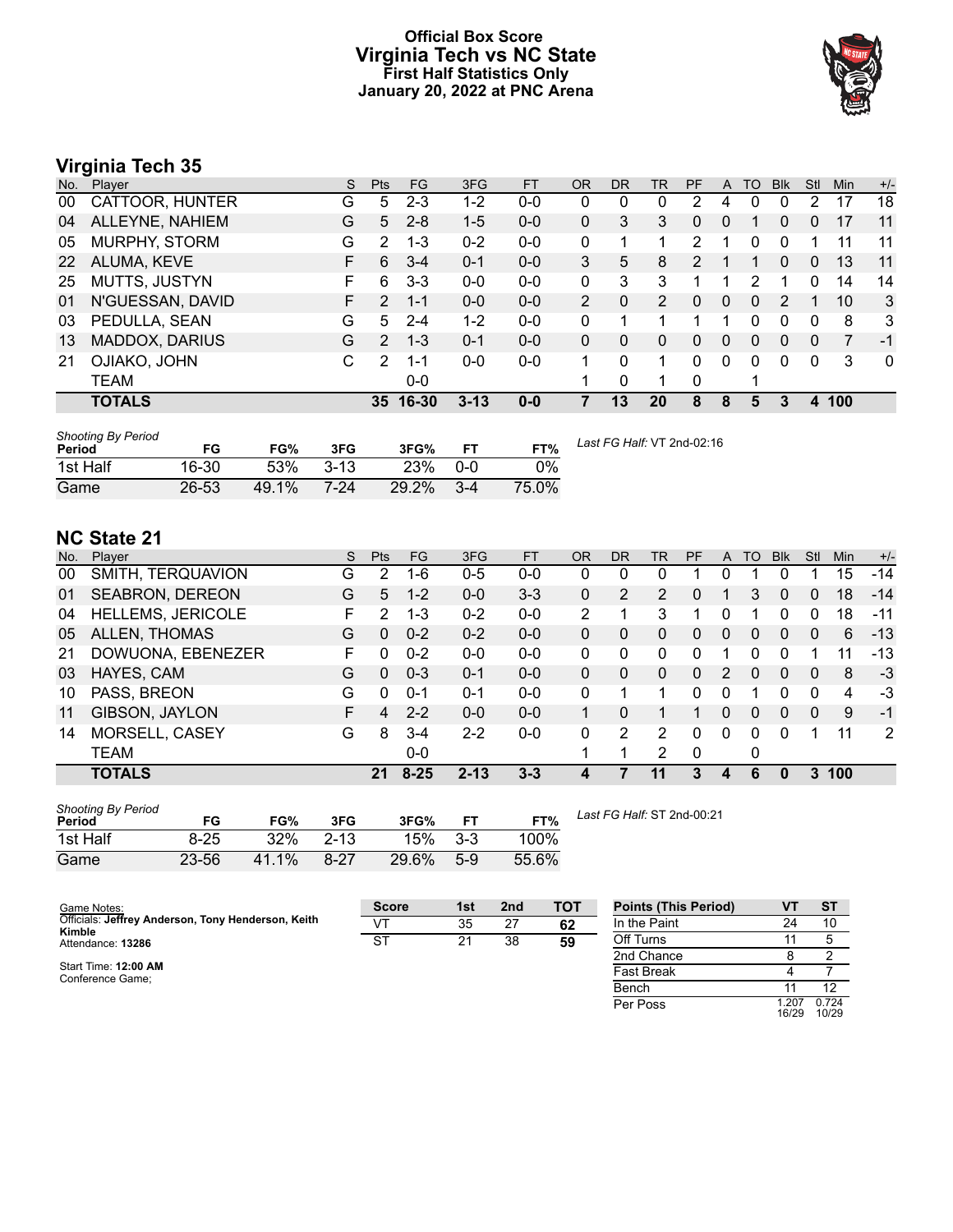## **Official Play-By-Play Virginia Tech vs NC State First Half January 20, 2022 at PNC Arena**



#### **Period 1**

<mark>Starters:</mark><br>Virginia Tech: 0 CATTOOR,HUNTER (G); 4 ALLEYNE,NAHIEM (G); 5 MURPHY,STORM (G); 22 ALUMA,KEVE (F); 25 MUTTS,JUSTYN (F);<br>NC State: 0 SMITH,TERQUAVION (G); 1 SEABRON,DEREON (G); 4 HELLEMS,JERICOLE (F); 5 ALLEN,TH

|               |                                     | <b>Score</b> |                 |                                    |
|---------------|-------------------------------------|--------------|-----------------|------------------------------------|
| Time<br>19:34 | <b>VISITORS: Virginia Tech</b>      |              | <b>Margin</b>   | <b>HOME: NC State</b>              |
| 19:30         | REBOUND (DEF) by ALUMA, KEVE        |              |                 | MISSED 3PTR by SMITH, TERQUAVION   |
| 19:13         | GOOD! 3PTR by ALLEYNE, NAHIEM       | $0 - 3$      | $V_3$           |                                    |
| 19:13         | ASSIST by CATTOOR, HUNTER           |              |                 |                                    |
| 18:53         |                                     |              |                 | MISSED LAYUP by DOWUONA, EBENEZER  |
| 18:53         | BLOCK by MUTTS, JUSTYN              |              |                 |                                    |
| 18:47         | REBOUND (DEF) by ALLEYNE, NAHIEM    |              |                 |                                    |
| 18:37         | TURNOVER by ALLEYNE, NAHIEM         |              |                 |                                    |
| 18:37         |                                     |              |                 | STEAL by DOWUONA, EBENEZER         |
| 18:08         |                                     |              |                 | MISSED JUMPER by SEABRON, DEREON   |
|               |                                     |              |                 |                                    |
| 18:05         | REBOUND (DEF) by ALLEYNE, NAHIEM    |              |                 |                                    |
| 17:52         | MISSED 3PTR by CATTOOR, HUNTER      |              |                 |                                    |
| 17:49         |                                     |              |                 | REBOUND (DEF) by SEABRON, DEREON   |
| 17:36         |                                     |              |                 | MISSED 3PTR by SMITH, TERQUAVION   |
| 17:32         |                                     |              |                 | REBOUND (OFF) by HELLEMS, JERICOLE |
| 17:26         |                                     |              |                 | MISSED 3PTR by ALLEN, THOMAS       |
| 17:22         | REBOUND (DEF) by ALUMA, KEVE        |              |                 |                                    |
| 17:05         | GOOD! LAYUP by MUTTS, JUSTYN        | $0-5$        | V <sub>5</sub>  |                                    |
| 17:05         | ASSIST by ALUMA, KEVE               |              |                 |                                    |
| 16:41         |                                     |              |                 | MISSED JUMPER by DOWUONA, EBENEZER |
| 16:38         | REBOUND (DEF) by MUTTS, JUSTYN      |              |                 |                                    |
| 16:17         | MISSED 3PTR by ALLEYNE, NAHIEM      |              |                 |                                    |
| 16:13         |                                     |              |                 | REBOUND (DEF) by HELLEMS, JERICOLE |
| 16:10         |                                     |              |                 | TURNOVER by HELLEMS, JERICOLE      |
| 16:10         | STEAL by CATTOOR, HUNTER            |              |                 |                                    |
| 16:05         | GOOD! DUNK by ALUMA, KEVE [FB]      | $0 - 7$      | V <sub>7</sub>  |                                    |
| 16:05         | ASSIST by CATTOOR, HUNTER           |              |                 |                                    |
| 16:04         |                                     |              |                 | <b>TIMEOUT TEAM</b>                |
| 15:44         |                                     |              |                 | MISSED 3PTR by SMITH, TERQUAVION   |
| 15:41         | REBOUND (DEF) by ALUMA, KEVE        |              |                 |                                    |
| 15:20         | GOOD! LAYUP by ALUMA, KEVE          | $0-9$        | V <sub>9</sub>  |                                    |
| 15:20         | ASSIST by MURPHY, STORM             |              |                 |                                    |
| 14:53         |                                     |              |                 | MISSED 3PTR by ALLEN, THOMAS       |
| 14:50         | REBOUND (DEF) by ALUMA, KEVE        |              |                 |                                    |
| 14:42         | GOOD! LAYUP by MURPHY, STORM        | $0 - 11$     | V <sub>11</sub> |                                    |
| 14:23         |                                     |              |                 | TURNOVER by SMITH, TERQUAVION      |
| 14:23         | STEAL by CATTOOR, HUNTER            |              |                 |                                    |
| 14:18         | GOOD! LAYUP by ALLEYNE, NAHIEM [FB] | $0 - 13$     | V <sub>13</sub> |                                    |
| 14:18         | ASSIST by MUTTS, JUSTYN             |              |                 |                                    |
| 13:54         |                                     |              |                 | TURNOVER by SEABRON, DEREON        |
| 13:54         |                                     |              |                 | SUB OUT: SMITH, TERQUAVION         |
| 13:54         |                                     |              |                 | SUB OUT: ALLEN, THOMAS             |
| 13:54         |                                     |              |                 | SUB IN: HAYES, CAM                 |
| 13:54         |                                     |              |                 | SUB IN: MORSELL, CASEY             |
| 13:54         | SUB OUT: MURPHY, STORM              |              |                 |                                    |
| 13:54         | SUB OUT: MUTTS, JUSTYN              |              |                 |                                    |
| 13:54         | SUB IN: N'GUESSAN, DAVID            |              |                 |                                    |
| 13:54         | SUB IN: PEDULLA, SEAN               |              |                 |                                    |
| 13:33         | GOOD! JUMPER by PEDULLA, SEAN       | $0 - 15$     | V <sub>15</sub> |                                    |
| 13:08         |                                     |              |                 | MISSED LAYUP by MORSELL, CASEY     |
| 13:08         | BLOCK by N'GUESSAN, DAVID           |              |                 |                                    |
| 13:02         | REBOUND (DEF) by PEDULLA, SEAN      |              |                 |                                    |
| 12:55         | MISSED 3PTR by ALUMA, KEVE          |              |                 |                                    |
| 12:52         |                                     |              |                 | REBOUND (DEF) by SEABRON, DEREON   |
| 12:50         | FOUL by CATTOOR, HUNTER             |              |                 |                                    |
| 12:50         |                                     |              |                 | SUB OUT: DOWUONA, EBENEZER         |
| 12:50         |                                     |              |                 | SUB IN: GIBSON, JAYLON             |
| 12:50         | SUB OUT: ALUMA, KEVE                |              |                 |                                    |
| 12:50         | SUB IN: MUTTS, JUSTYN               |              |                 |                                    |
| 12:37         |                                     | $2 - 15$     | V <sub>13</sub> | GOOD! LAYUP by GIBSON, JAYLON      |
| 12:37         |                                     |              |                 | ASSIST by HAYES, CAM               |
| 12:20         | MISSED JUMPER by ALLEYNE, NAHIEM    |              |                 |                                    |
| 12:15         | REBOUND (OFF) by N'GUESSAN, DAVID   |              |                 |                                    |
| 12:15         | GOOD! LAYUP by N'GUESSAN, DAVID     | $2 - 17$     | V <sub>15</sub> |                                    |
| 11:55         |                                     |              |                 | MISSED JUMPER by HAYES, CAM        |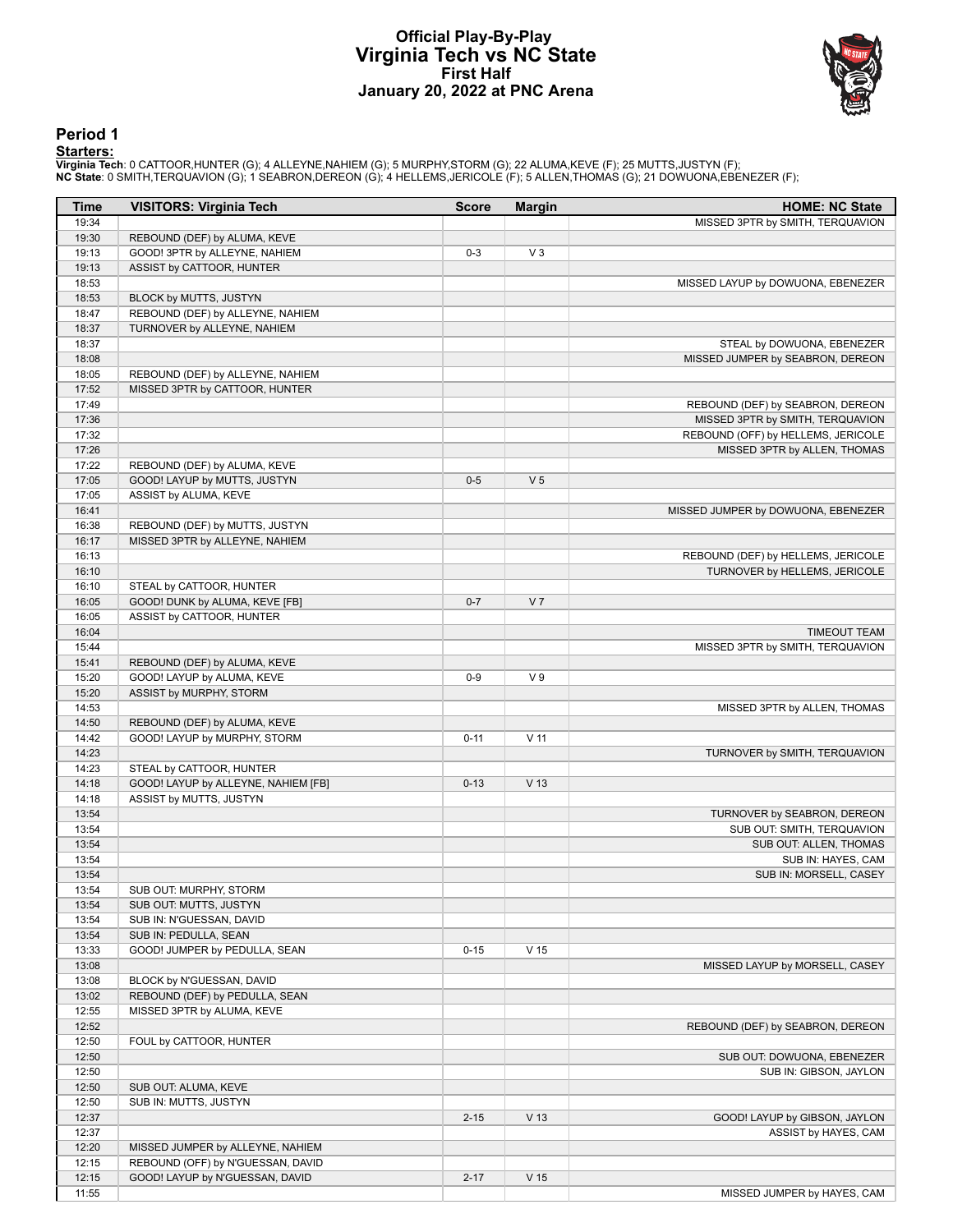| Time           | <b>VISITORS: Virginia Tech</b>                           | <b>Score</b> | <b>Margin</b>   | <b>HOME: NC State</b>                  |
|----------------|----------------------------------------------------------|--------------|-----------------|----------------------------------------|
| 11:55          | BLOCK by N'GUESSAN, DAVID                                |              |                 |                                        |
| 11:49          | REBOUND (DEF) by MUTTS, JUSTYN                           |              |                 |                                        |
| 11:45          | TURNOVER by MUTTS, JUSTYN                                |              |                 |                                        |
| 11:45          |                                                          |              |                 | STEAL by MORSELL, CASEY                |
| 11:39          |                                                          |              |                 | MISSED 3PTR by HAYES, CAM              |
| 11:37          |                                                          |              |                 | REBOUND (OFF) by GIBSON, JAYLON        |
| 11:37          | FOUL by MUTTS, JUSTYN                                    |              |                 |                                        |
| 11:37          | <b>TIMEOUT MEDIA</b>                                     |              |                 |                                        |
| 11:37          | SUB OUT: ALLEYNE, NAHIEM                                 |              |                 |                                        |
| 11:37          | SUB OUT: MUTTS, JUSTYN                                   |              |                 |                                        |
| 11:37          | SUB IN: MADDOX, DARIUS                                   |              |                 |                                        |
| 11:37          | SUB IN: OJIAKO, JOHN                                     |              |                 |                                        |
| 11:25          | FOUL by PEDULLA, SEAN                                    |              |                 |                                        |
| 11:25          | SUB OUT: PEDULLA, SEAN                                   |              |                 |                                        |
| 11:25          | SUB IN: MURPHY, STORM                                    |              |                 |                                        |
| 11:11          |                                                          |              |                 | MISSED 3PTR by HELLEMS, JERICOLE       |
| 11:07<br>10:42 | REBOUND (DEF) by MURPHY, STORM                           |              |                 |                                        |
| 10:40          | MISSED 3PTR by MURPHY, STORM<br>SUB OUT: CATTOOR, HUNTER |              |                 |                                        |
| 10:40          | SUB OUT: N'GUESSAN, DAVID                                |              |                 |                                        |
| 10:40          | SUB OUT: OJIAKO, JOHN                                    |              |                 |                                        |
| 10:40          | SUB IN: ALLEYNE, NAHIEM                                  |              |                 |                                        |
| 10:40          | SUB IN: ALUMA, KEVE                                      |              |                 |                                        |
| 10:40          | SUB IN: MUTTS, JUSTYN                                    |              |                 |                                        |
| 10:38          |                                                          |              |                 | REBOUND (DEF) by TEAM                  |
| 10:28          |                                                          |              |                 | TURNOVER by SEABRON, DEREON            |
| 10:28          | STEAL by MURPHY, STORM                                   |              |                 |                                        |
| 10:13          | GOOD! JUMPER by MADDOX, DARIUS                           | $2 - 19$     | V 17            |                                        |
| 09:55          |                                                          | $4 - 19$     | V <sub>15</sub> | GOOD! DUNK by GIBSON, JAYLON           |
| 09:55          |                                                          |              |                 | ASSIST by HAYES, CAM                   |
| 09:27          | MISSED JUMPER by ALLEYNE, NAHIEM                         |              |                 |                                        |
| 09:23          |                                                          |              |                 | REBOUND (DEF) by MORSELL, CASEY        |
| 09:19          |                                                          | $6 - 19$     | V <sub>13</sub> | GOOD! JUMPER by HELLEMS, JERICOLE [FB] |
| 08:44          | MISSED JUMPER by MADDOX, DARIUS                          |              |                 |                                        |
| 08:42          | REBOUND (OFF) by TEAM                                    |              |                 |                                        |
| 08:42          |                                                          |              |                 | FOUL by GIBSON, JAYLON                 |
| 08:41          |                                                          |              |                 | SUB OUT: HAYES, CAM                    |
| 08:41          |                                                          |              |                 | SUB OUT: GIBSON, JAYLON                |
| 08:41          |                                                          |              |                 | SUB IN: SMITH, TERQUAVION              |
| 08:41          |                                                          |              |                 | SUB IN: DOWUONA, EBENEZER              |
| 08:41          | SUB OUT: MADDOX, DARIUS                                  |              |                 |                                        |
| 08:41          | SUB IN: CATTOOR, HUNTER                                  |              |                 |                                        |
| 08:25          | TURNOVER by MUTTS, JUSTYN                                |              |                 |                                        |
| 08:25          |                                                          |              |                 | STEAL by SMITH, TERQUAVION             |
| 08:20          |                                                          | $8 - 19$     | V <sub>11</sub> | GOOD! LAYUP by SMITH, TERQUAVION [FB]  |
| 08:05          | MISSED 3PTR by ALLEYNE, NAHIEM                           |              |                 |                                        |
| 08:00          | REBOUND (OFF) by ALUMA, KEVE                             |              |                 |                                        |
| 08:00          | GOOD! LAYUP by ALUMA, KEVE                               | $8 - 21$     | V <sub>13</sub> |                                        |
| 07:45          |                                                          |              |                 | MISSED 3PTR by HELLEMS, JERICOLE       |
| 07:40          |                                                          |              |                 | REBOUND (OFF) by TEAM                  |
| 07:40          | <b>TIMEOUT MEDIA</b>                                     |              |                 |                                        |
| 07:40          |                                                          |              |                 | SUB OUT: SEABRON, DEREON               |
| 07:40          |                                                          |              |                 | SUB IN: PASS, BREON                    |
| 07:27          |                                                          | 10-21        | V <sub>11</sub> | GOOD! LAYUP by MORSELL, CASEY          |
| 07:10          |                                                          |              |                 | FOUL by HELLEMS, JERICOLE              |
| 06:59          | MISSED 3PTR by MURPHY, STORM                             |              |                 |                                        |
| 06:54          | REBOUND (OFF) by ALUMA, KEVE                             |              |                 |                                        |
| 06:49          | GOOD! DUNK by MUTTS, JUSTYN                              | $10 - 23$    | V <sub>13</sub> |                                        |
| 06:49          | ASSIST by CATTOOR, HUNTER                                |              |                 |                                        |
| 06:24          | FOUL by MURPHY, STORM                                    |              |                 |                                        |
| 06:24          |                                                          |              |                 | SUB OUT: DOWUONA, EBENEZER             |
| 06:24          |                                                          |              |                 | SUB IN: GIBSON, JAYLON                 |
| 06:24          | SUB OUT: MUTTS, JUSTYN                                   |              |                 |                                        |
| 06:24          | SUB IN: N'GUESSAN, DAVID                                 |              |                 |                                        |
| 06:12          |                                                          |              |                 | MISSED 3PTR by PASS, BREON             |
| 06:12          |                                                          |              |                 | REBOUND (OFF) by HELLEMS, JERICOLE     |
| 06:12<br>06:12 | FOUL by MURPHY, STORM                                    |              |                 | SUB OUT: MORSELL, CASEY                |
| 06:12          |                                                          |              |                 | SUB IN: HAYES, CAM                     |
| 06:12          | SUB OUT: MURPHY, STORM                                   |              |                 |                                        |
| 06:12          | SUB IN: PEDULLA, SEAN                                    |              |                 |                                        |
| 06:09          |                                                          |              |                 | MISSED 3PTR by SMITH, TERQUAVION       |
| 06:05          | REBOUND (DEF) by ALUMA, KEVE                             |              |                 |                                        |
| 05:42          | MISSED 3PTR by ALLEYNE, NAHIEM                           |              |                 |                                        |
| 05:39          | REBOUND (OFF) by ALUMA, KEVE                             |              |                 |                                        |
| 05:34          | FOUL by ALUMA, KEVE                                      |              |                 |                                        |
|                |                                                          |              |                 |                                        |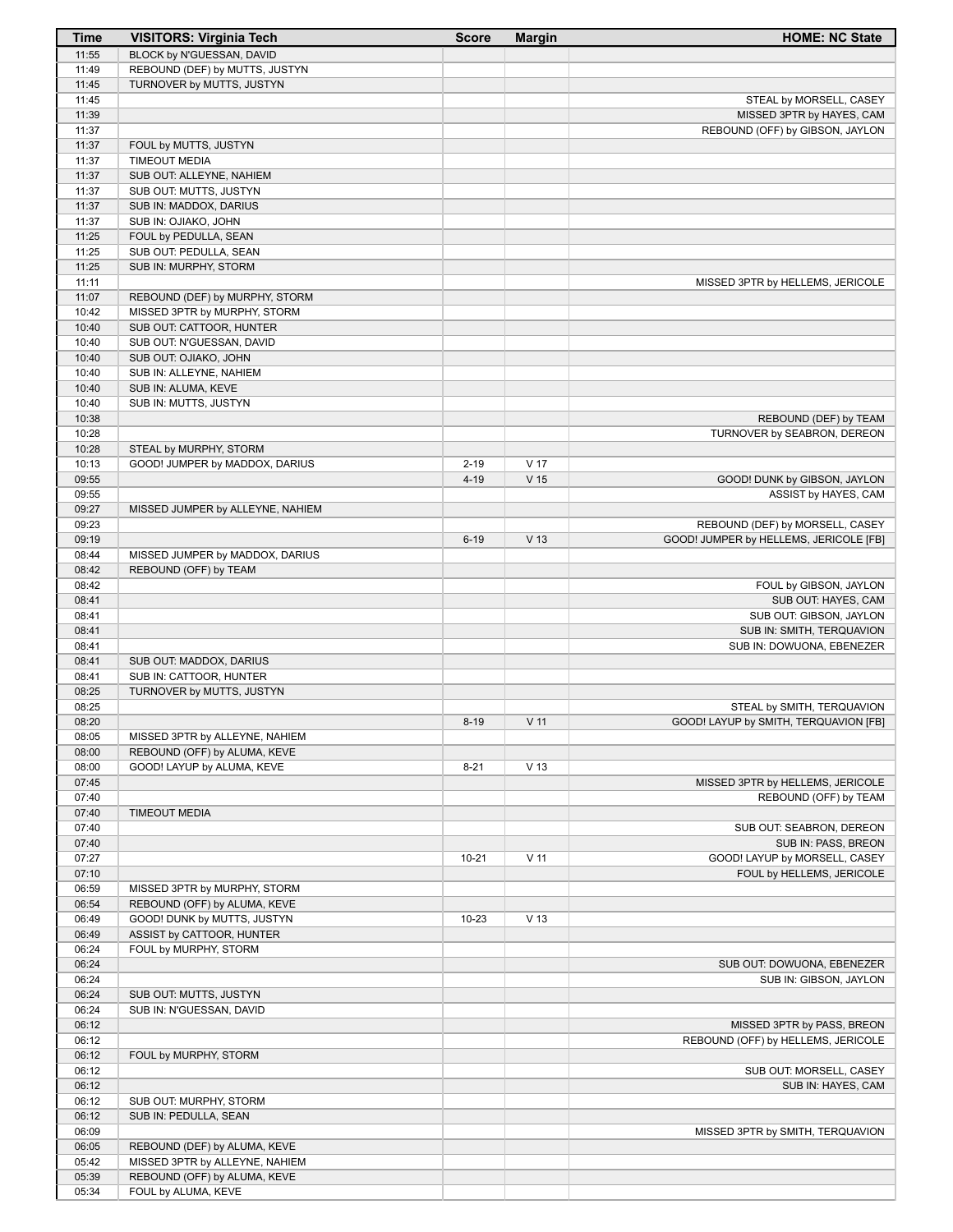| <b>Time</b>    | <b>VISITORS: Virginia Tech</b>    | <b>Score</b> | <b>Margin</b>   | <b>HOME: NC State</b>               |
|----------------|-----------------------------------|--------------|-----------------|-------------------------------------|
| 05:34          | TURNOVER by ALUMA, KEVE           |              |                 |                                     |
| 05:34          |                                   |              |                 | SUB OUT: HELLEMS, JERICOLE          |
| 05:34          |                                   |              |                 | SUB IN: SEABRON, DEREON             |
| 05:08          |                                   |              |                 | MISSED JUMPER by HAYES, CAM         |
| 05:06          | REBOUND (DEF) by ALLEYNE, NAHIEM  |              |                 |                                     |
| 04:57          | MISSED 3PTR by PEDULLA, SEAN      |              |                 |                                     |
| 04:53          |                                   |              |                 | REBOUND (DEF) by PASS, BREON        |
| 04:52          |                                   | 12-23        | $V$ 11          | GOOD! LAYUP by SEABRON, DEREON [FB] |
| 04:52          | FOUL by ALUMA, KEVE               |              |                 |                                     |
| 04:52          | SUB OUT: ALUMA, KEVE              |              |                 |                                     |
| 04:52          | SUB IN: OJIAKO, JOHN              |              |                 |                                     |
| 04:52          |                                   | 13-23        | $V$ 10          | GOOD! FT by SEABRON, DEREON [FB]    |
| 04:24          | GOOD! 3PTR by PEDULLA, SEAN       | 13-26        | V <sub>13</sub> |                                     |
| 04:03          |                                   |              |                 | TURNOVER by SEABRON, DEREON         |
| 04:03          | STEAL by N'GUESSAN, DAVID         |              |                 |                                     |
| 04:00          | <b>TIMEOUT MEDIA</b>              |              |                 |                                     |
| 04:00          | SUB OUT: ALLEYNE, NAHIEM          |              |                 |                                     |
| 04:00          | SUB OUT: OJIAKO, JOHN             |              |                 |                                     |
| 04:00          | SUB IN: MADDOX, DARIUS            |              |                 |                                     |
| 04:00          | SUB IN: MUTTS, JUSTYN             |              |                 |                                     |
| 03:51          |                                   |              |                 | FOUL by SMITH, TERQUAVION           |
| 03:37          | GOOD! 3PTR by CATTOOR, HUNTER     | 13-29        | V <sub>16</sub> |                                     |
| 03:37          | ASSIST by PEDULLA, SEAN           |              |                 |                                     |
| 03:11          |                                   |              |                 | TURNOVER by PASS, BREON             |
| 03:11          |                                   |              |                 | SUB OUT: HAYES, CAM                 |
| 03:11          |                                   |              |                 | SUB OUT: PASS, BREON                |
| 03:11          |                                   |              |                 | SUB IN: HELLEMS, JERICOLE           |
| 03:11          |                                   |              |                 | SUB IN: MORSELL, CASEY              |
| 02:59          | MISSED 3PTR by MADDOX, DARIUS     |              |                 |                                     |
| 02:56          |                                   |              |                 | REBOUND (DEF) by MORSELL, CASEY     |
| 02:50          |                                   |              |                 | MISSED 3PTR by SMITH, TERQUAVION    |
| 02:47          | REBOUND (DEF) by MUTTS, JUSTYN    |              |                 |                                     |
| 02:32          | GOOD! LAYUP by MUTTS, JUSTYN      | 13-31        | V <sub>18</sub> |                                     |
| 02:32<br>02:12 | ASSIST by CATTOOR, HUNTER         | 16-31        | V <sub>15</sub> |                                     |
| 02:12          |                                   |              |                 | GOOD! 3PTR by MORSELL, CASEY        |
| 01:40          | GOOD! LAYUP by CATTOOR, HUNTER    | 16-33        | V 17            | ASSIST by SEABRON, DEREON           |
| 01:28          | FOUL by CATTOOR, HUNTER           |              |                 |                                     |
| 01:28          |                                   | 17-33        | V <sub>16</sub> | GOOD! FT by SEABRON, DEREON         |
| 01:28          | SUB OUT: CATTOOR, HUNTER          |              |                 |                                     |
| 01:28          | SUB OUT: MUTTS, JUSTYN            |              |                 |                                     |
| 01:28          | SUB IN: ALLEYNE, NAHIEM           |              |                 |                                     |
| 01:28          | SUB IN: OJIAKO, JOHN              |              |                 |                                     |
| 01:28          |                                   |              |                 | SUB OUT: GIBSON, JAYLON             |
| 01:28          |                                   |              |                 | SUB IN: DOWUONA, EBENEZER           |
| 01:28          |                                   | 18-33        | V <sub>15</sub> | GOOD! FT by SEABRON, DEREON         |
| 00:59          | MISSED 3PTR by ALLEYNE, NAHIEM    |              |                 |                                     |
| 00:56          | REBOUND (OFF) by N'GUESSAN, DAVID |              |                 |                                     |
| 00:54          | TURNOVER by TEAM                  |              |                 |                                     |
| 00:40          |                                   | 21-33        | V <sub>12</sub> | GOOD! 3PTR by MORSELL, CASEY        |
| 00:40          |                                   |              |                 | ASSIST by DOWUONA, EBENEZER         |
| 00:03          | MISSED LAYUP by PEDULLA, SEAN     |              |                 |                                     |
| 00:03          | REBOUND (OFF) by OJIAKO, JOHN     |              |                 |                                     |
| 00:02          | GOOD! LAYUP by OJIAKO, JOHN       | 21-35        | $V$ 14          |                                     |

# **Virginia Tech 35, NC State 21**

| <b>Points (This Period)</b> | VТ             | SТ             |
|-----------------------------|----------------|----------------|
| In the Paint                | 24             | 10             |
| Off Turns                   | 11             | 5              |
| 2nd Chance                  | 8              |                |
| <b>Fast Break</b>           |                |                |
| Bench                       | 11             | 12             |
| Per Poss                    | 1.207<br>16/29 | 0.724<br>10/29 |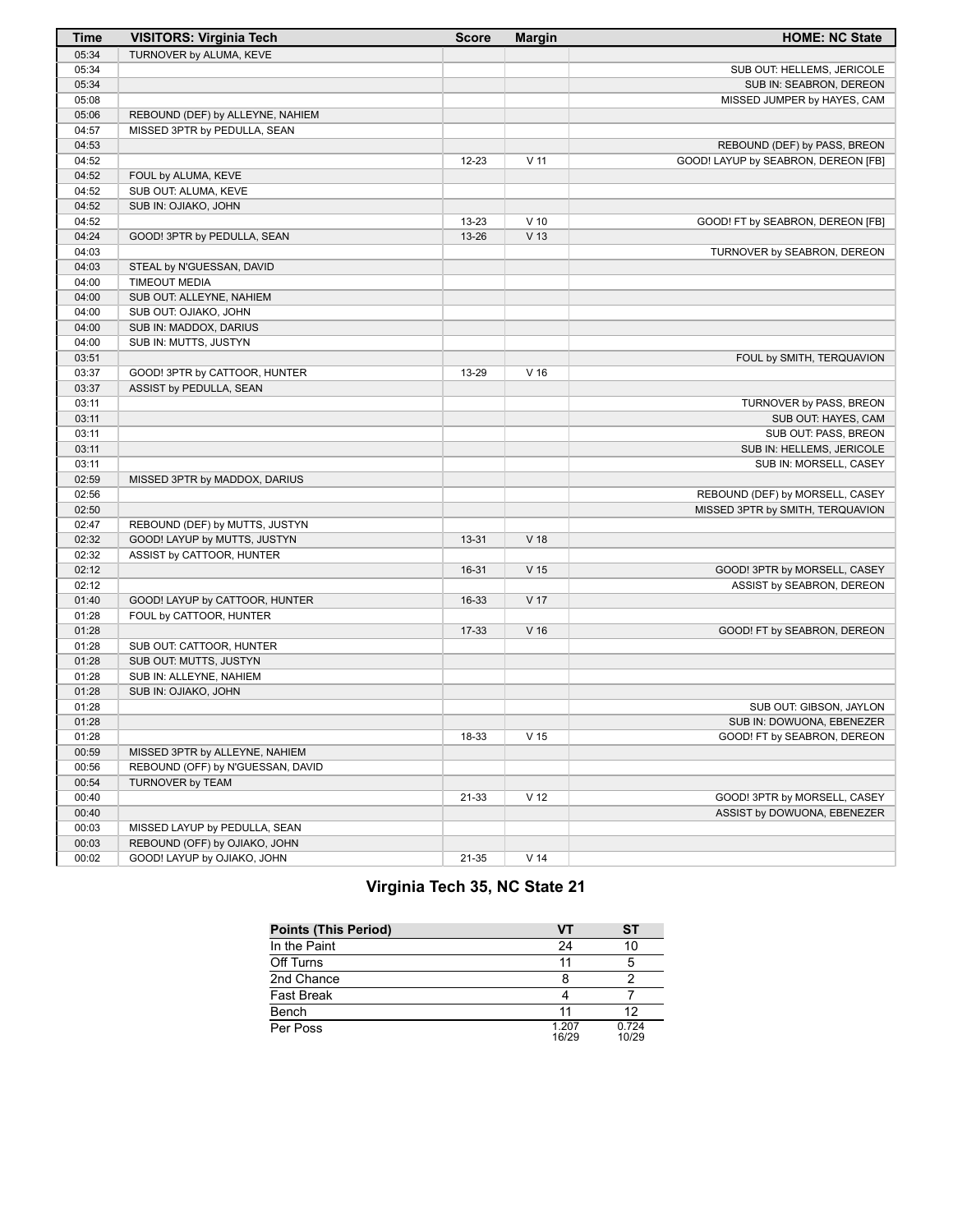# **Official Box Score Virginia Tech vs NC State Second Half Statistics Only January 20, 2022 at PNC Arena**



# **Virginia Tech 27**

| No. | Player           | S  | Pts           | FG        | 3FG     | <b>FT</b> | <b>OR</b> | <b>DR</b> | <b>TR</b> | PF       | A        | <b>TO</b> | <b>B</b> lk | Stl      | <b>Min</b>  | $+/-$        |
|-----|------------------|----|---------------|-----------|---------|-----------|-----------|-----------|-----------|----------|----------|-----------|-------------|----------|-------------|--------------|
| 00  | CATTOOR, HUNTER  | G  | 3             | $1 - 2$   | $1-2$   | $0-0$     | 0         | 3         | 3         |          | 0        | 0         | $\Omega$    | 0        | 19          | $-10$        |
| 04  | ALLEYNE, NAHIEM  | G  | 4             | $1 - 6$   | $1 - 4$ | $1 - 2$   | 0         | 3         | 3         | 2        | 0        | 4         | $\Omega$    | 0        | 16          | $-11$        |
| 05  | MURPHY, STORM    | G  | 3             | $1 - 5$   | $1 - 4$ | $0-0$     | 1         | 0         | 1         | 4        | 2        | 2         | 0           | 1        | 18          | $-12$        |
| 22  | ALUMA, KEVE      | F. | 4             | $2 - 3$   | $0 - 0$ | $0 - 0$   | 0         | 3         | 3         |          | 0        | 2         |             | 0        | 15          | $-13$        |
| 25  | MUTTS, JUSTYN    | F. |               | $3 - 5$   | $1 - 1$ | $0-0$     | 4         | 2         | 6         | 1        | 3        | 2         |             | $\Omega$ | 19          | $-10$        |
| 01  | N'GUESSAN, DAVID | F. | 4             | $2 - 2$   | $0 - 0$ | $0 - 0$   | 0         |           |           | 2        | $\Omega$ | $\Omega$  | $\Omega$    | 0        | 6           | $\mathbf{1}$ |
| 03  | PEDULLA, SEAN    | G  | $\mathcal{P}$ | $0 - 0$   | $0 - 0$ | $2 - 2$   | 0         | 0         | 0         | 0        | 0        |           | 0           | 0        | 2           | 1            |
| 13  | MADDOX, DARIUS   | G  | $\Omega$      | $0 - 0$   | $0 - 0$ | $0 - 0$   | 0         | 0         | 0         |          | 0        | $\Omega$  | $\Omega$    | 0        | 4           | -1           |
| 21  | OJIAKO, JOHN     | C  | $\Omega$      | $0 - 0$   | $0 - 0$ | $0-0$     | $\Omega$  | $\Omega$  | 0         | 0        | $\Omega$ | $\Omega$  | $\Omega$    | 0        | $\mathbf 0$ | $\mathbf 0$  |
|     | <b>TEAM</b>      |    |               | $0 - 0$   |         |           | 0         | 0         | $\Omega$  | $\Omega$ |          |           |             |          |             |              |
|     | <b>TOTALS</b>    |    | 27            | $10 - 23$ | 4-11    | $3 - 4$   | 5         | $12 \,$   | 17        | 9        | 5.       | 12        | 2           | 1        | 100         |              |

| <b>Shooting By Period</b><br>Period | FG        | FG%   | 3FG      | 3FG%  | FТ         | FT%   | Last FG Half: VT - |
|-------------------------------------|-----------|-------|----------|-------|------------|-------|--------------------|
| 2nd Half                            | $10 - 23$ | 43%   | 4-11     | 36%   | $3-4$      | 75%   |                    |
| Game                                | 26-53     | 49.1% | $7 - 24$ | 29.2% | $\sim$ 3-4 | 75.0% |                    |

# **NC State 38**

| No. | Player                   | S | <b>Pts</b>      | FG        | 3FG      | <b>FT</b> | <b>OR</b> | <b>DR</b> | TR       | <b>PF</b>      | A            | TO       | <b>Blk</b> | Stl      | Min          | $+/-$          |
|-----|--------------------------|---|-----------------|-----------|----------|-----------|-----------|-----------|----------|----------------|--------------|----------|------------|----------|--------------|----------------|
| 00  | SMITH, TERQUAVION        | G | 12 <sup>2</sup> | $4 - 10$  | $4 - 8$  | $0-0$     | 0         |           |          | 3              | 0            | 0        | 0          | 2        | 20           | 11             |
| 01  | <b>SEABRON, DEREON</b>   | G | 8               | $4 - 8$   | $0 - 0$  | $0 - 1$   |           | 2         | 3        | $\overline{2}$ | 3            | 2        | 0          | 2        | 20           | 11             |
| 04  | <b>HELLEMS, JERICOLE</b> | F | 13              | $5 - 7$   | 1-3      | $2 - 2$   | 0         |           |          |                | 2            | 0        |            |          | 20           | 11             |
| 05  | <b>ALLEN, THOMAS</b>     | G | $\Omega$        | $0 - 0$   | $0 - 0$  | $0 - 0$   | 0         | 0         | $\Omega$ | 0              | $\mathbf{0}$ | 0        | 0          | $\Omega$ | $\mathbf{0}$ | $\overline{0}$ |
| 21  | DOWUONA, EBENEZER        | F | 2               | $1 - 2$   | $0 - 0$  | $0 - 0$   | 3         | 2         | 5        | 0              | 0            | $\Omega$ | 0          | $\Omega$ | 20           | 11             |
| 03  | HAYES, CAM               | G | 0               | $0 - 1$   | $0 - 1$  | $0 - 2$   | 0         |           |          |                |              | 0        | 0          |          | 5            | $-2$           |
| 10  | PASS, BREON              | G | 0               | $0 - 0$   | $0 - 0$  | $0-0$     | 0         | 0         | 0        | 0              | 0            | 0        | 0          | 0        | $\mathbf 0$  | 0              |
| 11  | GIBSON, JAYLON           | F | 0               | $0 - 0$   | $0 - 0$  | $0 - 0$   | 0         | 0         | 0        | 0              | 0            | 0        | 0          | 0        | $\mathbf{0}$ | $\mathbf{0}$   |
| 14  | MORSELL, CASEY           | G | 3               | $1 - 3$   | $1 - 2$  | $0 - 1$   |           |           | 2        |                | 0            | 0        | 0          | 2        | 15           | 6              |
|     | <b>TEAM</b>              |   |                 | $0-0$     |          |           | 2         | $\Omega$  | 2        | $\Omega$       |              | 1        |            |          |              |                |
|     | <b>TOTALS</b>            |   | 38              | $15 - 31$ | $6 - 14$ | $2 - 6$   |           | 8         | 15       | 8              | 6            | 3        | л          | 8        | 100          |                |

| <b>Shooting By Period</b><br>Period | FG        | FG%   | 3FG  | 3FG%  | FТ    | FT%   | Last FG |
|-------------------------------------|-----------|-------|------|-------|-------|-------|---------|
| 2nd Half                            | 15-31     | 48%   | հ-14 | 43%   | $2-6$ | 33%   |         |
| Game                                | $23 - 56$ | 41.1% | 8-27 | 29.6% | $5-9$ | 55.6% |         |

*Last FG Half:* ST -

| Game Notes:                                                  | <b>Score</b> | 1st | 2 <sub>nd</sub> | <b>TOT</b> | <b>Points (This Period)</b> |                | S1             |
|--------------------------------------------------------------|--------------|-----|-----------------|------------|-----------------------------|----------------|----------------|
| Officials: Jeffrey Anderson, Tony Henderson, Keith<br>Kimble | VT           | 35  | 27              | 62         | In the Paint                | 10             | 12             |
| Attendance: 13286                                            | ST           | 21  | 38              | 59         | Off Turns                   |                | 16             |
|                                                              |              |     |                 |            | 2nd Chance                  |                |                |
| Start Time: 12:00 AM<br>Conference Game:                     |              |     |                 |            | <b>Fast Break</b>           |                | 13             |
|                                                              |              |     |                 |            | Bench                       |                |                |
|                                                              |              |     |                 |            | Per Poss                    | 0.844<br>12/32 | 1.226<br>16/31 |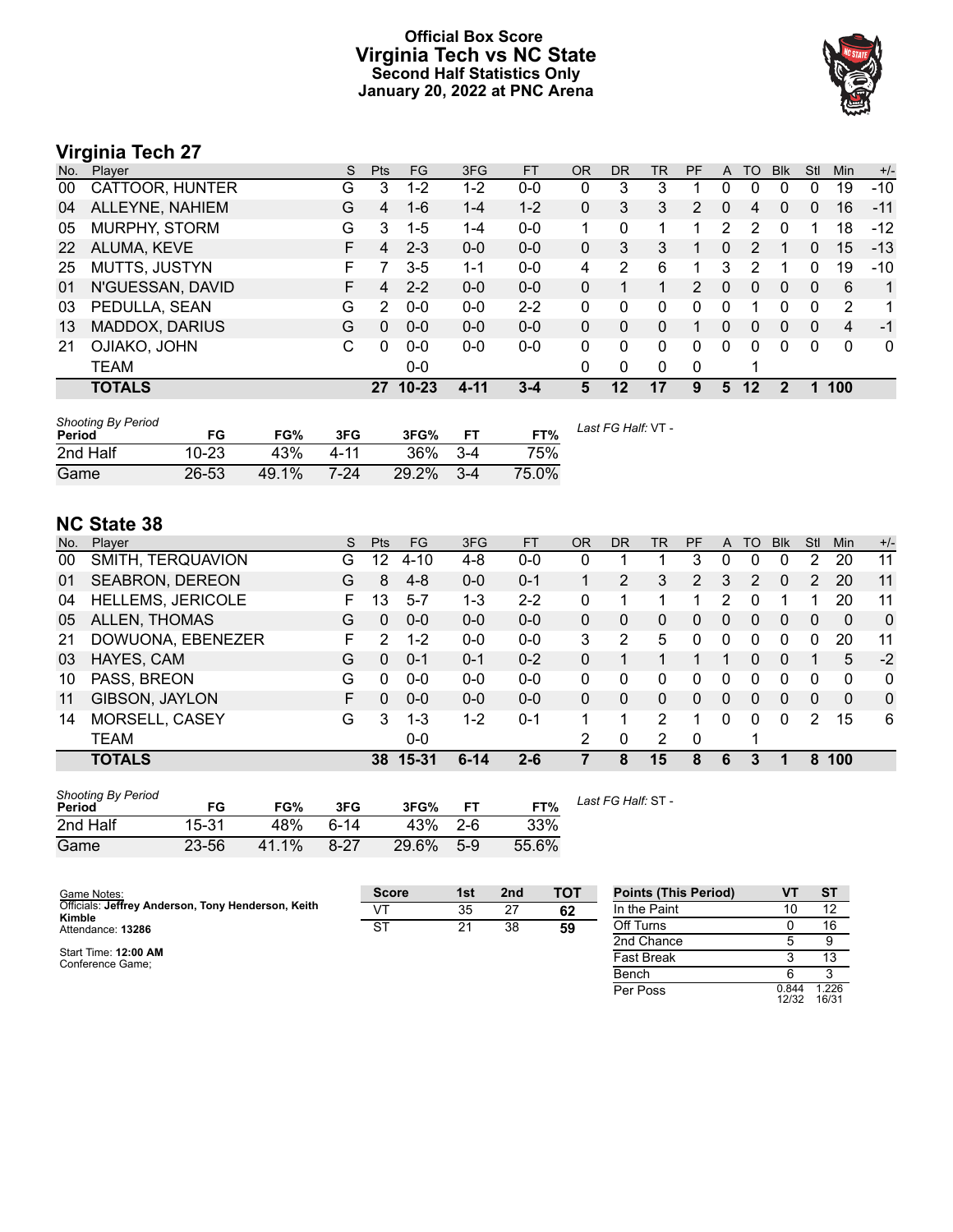## **Official Play-By-Play Virginia Tech vs NC State Second Half January 20, 2022 at PNC Arena**



**Period 2**

<mark>Starters:</mark><br>Virginia Tech: 0 CATTOOR,HUNTER (G); 4 ALLEYNE,NAHIEM (G); 5 MURPHY,STORM (G); 22 ALUMA,KEVE (F); 25 MUTTS,JUSTYN (F);<br>NC State: 0 SMITH,TERQUAVION (G); 1 SEABRON,DEREON (G); 4 HELLEMS,JERICOLE (F); 5 ALLEN,TH

| Time           | <b>VISITORS: Virginia Tech</b>   | <b>Score</b> | <b>Margin</b>   | <b>HOME: NC State</b>                                                      |
|----------------|----------------------------------|--------------|-----------------|----------------------------------------------------------------------------|
| 20:00          | SUB OUT: N'GUESSAN, DAVID        |              |                 |                                                                            |
| 20:00          | SUB OUT: PEDULLA, SEAN           |              |                 |                                                                            |
| 20:00          | SUB OUT: MADDOX, DARIUS          |              |                 |                                                                            |
| 20:00          | SUB OUT: OJIAKO, JOHN            |              |                 |                                                                            |
| 20:00          | SUB IN: CATTOOR, HUNTER          |              |                 |                                                                            |
| 20:00          | SUB IN: MURPHY, STORM            |              |                 |                                                                            |
| 20:00          | SUB IN: ALUMA, KEVE              |              |                 |                                                                            |
| 20:00          | SUB IN: MUTTS, JUSTYN            |              |                 |                                                                            |
| 19:46          | MISSED 3PTR by ALLEYNE, NAHIEM   |              |                 |                                                                            |
| 19:43<br>19:39 |                                  | 24-35        | $V$ 11          | REBOUND (DEF) by HELLEMS, JERICOLE<br>GOOD! 3PTR by SMITH, TERQUAVION [FB] |
| 19:39          |                                  |              |                 | ASSIST by HELLEMS, JERICOLE                                                |
| 19:13          | TURNOVER by ALUMA, KEVE          |              |                 |                                                                            |
| 19:13          |                                  |              |                 | STEAL by SMITH, TERQUAVION                                                 |
| 19:07          |                                  |              |                 | MISSED 3PTR by SMITH, TERQUAVION                                           |
| 19:03          |                                  |              |                 | REBOUND (OFF) by MORSELL, CASEY                                            |
| 19:03          |                                  |              |                 | MISSED LAYUP by MORSELL, CASEY                                             |
| 19:02          | REBOUND (DEF) by CATTOOR, HUNTER |              |                 |                                                                            |
| 18:43          | GOOD! 3PTR by ALLEYNE, NAHIEM    | 24-38        | V <sub>14</sub> |                                                                            |
| 18:43          | ASSIST by MURPHY, STORM          |              |                 |                                                                            |
| 18:13          |                                  | 26-38        | V <sub>12</sub> | GOOD! JUMPER by HELLEMS, JERICOLE                                          |
| 18:06          | TURNOVER by MURPHY, STORM        |              |                 |                                                                            |
| 18:06          |                                  |              |                 | STEAL by MORSELL, CASEY                                                    |
| 18:00          |                                  | 29-38        | V <sub>9</sub>  | GOOD! 3PTR by MORSELL, CASEY [FB]                                          |
| 18:00          |                                  |              |                 | ASSIST by HELLEMS, JERICOLE                                                |
| 17:36          | TURNOVER by MUTTS, JUSTYN        |              |                 |                                                                            |
| 17:16          | FOUL by ALLEYNE, NAHIEM          |              |                 |                                                                            |
| 17:04          |                                  |              |                 | MISSED 3PTR by HELLEMS, JERICOLE                                           |
| 17:01          | REBOUND (DEF) by MUTTS, JUSTYN   |              |                 |                                                                            |
| 16:40          | GOOD! JUMPER by ALUMA, KEVE      | 29-40        | V <sub>11</sub> |                                                                            |
| 16:29          |                                  |              |                 | MISSED LAYUP by SEABRON, DEREON                                            |
| 16:27          |                                  | $31 - 40$    | V <sub>9</sub>  | GOOD! LAYUP by DOWUONA, EBENEZER                                           |
| 16:24          |                                  |              |                 | REBOUND (OFF) by DOWUONA, EBENEZER                                         |
| 16:03<br>16:02 | MISSED 3PTR by ALLEYNE, NAHIEM   |              |                 |                                                                            |
| 16:02          | REBOUND (OFF) by MUTTS, JUSTYN   |              |                 |                                                                            |
| 15:51          | MISSED LAYUP by ALLEYNE, NAHIEM  |              |                 | FOUL by SMITH, TERQUAVION                                                  |
| 15:47          |                                  |              |                 | REBOUND (DEF) by SEABRON, DEREON                                           |
| 15:40          |                                  | 34-40        | $V_6$           | GOOD! 3PTR by SMITH, TERQUAVION                                            |
| 15:40          |                                  |              |                 | ASSIST by SEABRON, DEREON                                                  |
| 15:09          | GOOD! 3PTR by MUTTS, JUSTYN      | 34-43        | V <sub>9</sub>  |                                                                            |
| 15:09          | ASSIST by MURPHY, STORM          |              |                 |                                                                            |
| 14:37          |                                  | 36-43        | V <sub>7</sub>  | GOOD! JUMPER by HELLEMS, JERICOLE                                          |
| 14:13          | GOOD! LAYUP by ALUMA, KEVE       | 36-45        | V <sub>9</sub>  |                                                                            |
| 14:13          | ASSIST by MUTTS, JUSTYN          |              |                 |                                                                            |
| 13:55          |                                  | 38-45        | V <sub>7</sub>  | GOOD! LAYUP by HELLEMS, JERICOLE                                           |
| 13:37          | <b>TIMEOUT MEDIA</b>             |              |                 |                                                                            |
| 13:37          |                                  |              |                 | SUB OUT: MORSELL, CASEY                                                    |
| 13:37          |                                  |              |                 | SUB IN: HAYES, CAM                                                         |
| 13:26          | TURNOVER by ALUMA, KEVE          |              |                 |                                                                            |
| 13:26          |                                  |              |                 | STEAL by HAYES, CAM                                                        |
| 13:13          |                                  | 41-45        | V <sub>4</sub>  | GOOD! 3PTR by SMITH, TERQUAVION                                            |
| 13:13          |                                  |              |                 | ASSIST by SEABRON, DEREON                                                  |
| 12:55          | GOOD! 3PTR by CATTOOR, HUNTER    | 41-48        | V <sub>7</sub>  |                                                                            |
| 12:45          |                                  |              |                 | TURNOVER by SEABRON, DEREON                                                |
| 12:45          | STEAL by MURPHY, STORM           |              |                 |                                                                            |
| 12:38          | MISSED 3PTR by CATTOOR, HUNTER   |              |                 |                                                                            |
| 12:38          |                                  |              |                 | REBOUND (DEF) by HAYES, CAM                                                |
| 12:38          | FOUL by ALUMA, KEVE              |              |                 |                                                                            |
| 12:38          | SUB OUT: ALUMA, KEVE             |              |                 |                                                                            |
| 12:38          | SUB IN: N'GUESSAN, DAVID         |              |                 |                                                                            |
| 12:20<br>12:18 |                                  |              |                 | MISSED 3PTR by HAYES, CAM<br>REBOUND (OFF) by DOWUONA, EBENEZER            |
| 12:18          | FOUL by N'GUESSAN, DAVID         |              |                 |                                                                            |
| 12:18          | SUB OUT: ALLEYNE, NAHIEM         |              |                 |                                                                            |
|                |                                  |              |                 |                                                                            |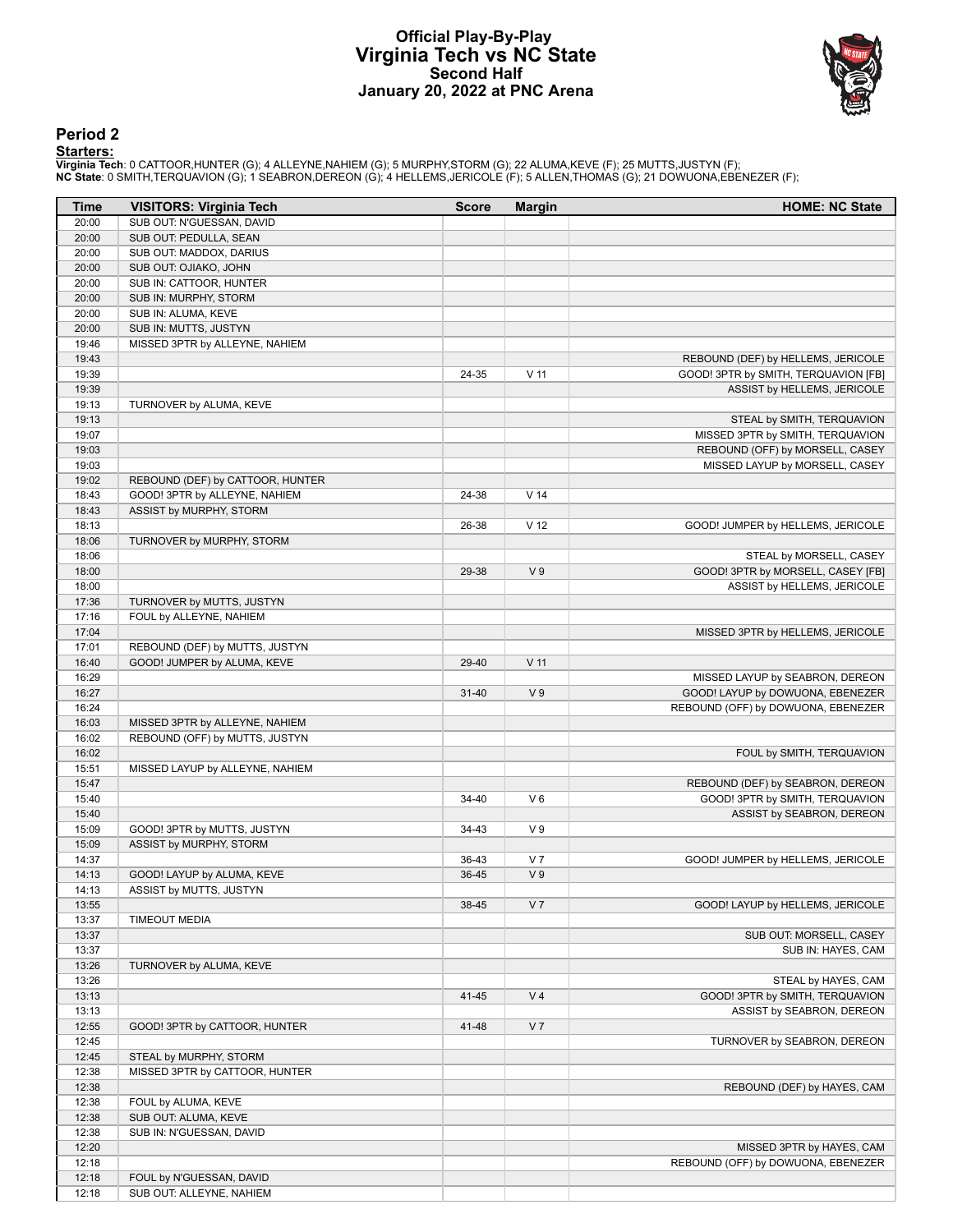| <b>Time</b>    | <b>VISITORS: Virginia Tech</b>                                        | <b>Score</b> | <b>Margin</b>  | <b>HOME: NC State</b>                                                   |
|----------------|-----------------------------------------------------------------------|--------------|----------------|-------------------------------------------------------------------------|
| 12:18          | SUB IN: MADDOX, DARIUS                                                |              |                |                                                                         |
| 12:08          |                                                                       |              |                | MISSED 3PTR by HELLEMS, JERICOLE                                        |
| 12:08          |                                                                       |              |                | REBOUND (OFF) by SEABRON, DEREON                                        |
| 11:57<br>11:57 | FOUL by N'GUESSAN, DAVID<br><b>TIMEOUT MEDIA</b>                      |              |                |                                                                         |
| 11:57          |                                                                       |              |                | MISSED FT by HAYES, CAM                                                 |
| 11:57          |                                                                       |              |                | REBOUND (DEADB) by TEAM                                                 |
| 11:57          |                                                                       |              |                | MISSED FT by HAYES, CAM                                                 |
| 11:55          | REBOUND (DEF) by CATTOOR, HUNTER                                      |              |                |                                                                         |
| 11:26          | TURNOVER by MURPHY, STORM                                             |              |                |                                                                         |
| 11:26          |                                                                       |              |                | STEAL by HELLEMS, JERICOLE                                              |
| 11:16          |                                                                       |              |                | MISSED 3PTR by SMITH, TERQUAVION                                        |
| 11:11          | REBOUND (DEF) by MUTTS, JUSTYN                                        |              | V <sub>9</sub> |                                                                         |
| 10:48<br>10:48 | GOOD! DUNK by N'GUESSAN, DAVID<br>ASSIST by MUTTS, JUSTYN             | 41-50        |                |                                                                         |
| 10:20          |                                                                       |              |                | MISSED LAYUP by SMITH, TERQUAVION                                       |
| 10:20          | BLOCK by MUTTS, JUSTYN                                                |              |                |                                                                         |
| 10:14          |                                                                       |              |                | REBOUND (OFF) by DOWUONA, EBENEZER                                      |
| 10:10          |                                                                       | 44-50        | $V_6$          | GOOD! 3PTR by SMITH, TERQUAVION                                         |
| 10:10          |                                                                       |              |                | ASSIST by HAYES, CAM                                                    |
| 10:03          |                                                                       |              |                | FOUL (TECH) by HAYES, CAM                                               |
| 10:03<br>10:03 | GOOD! FT by ALLEYNE, NAHIEM [FB]<br>MISSED FT by ALLEYNE, NAHIEM [FB] | 44-51        | V <sub>7</sub> |                                                                         |
| 10:03          | REBOUND (DEADB) by TEAM                                               |              |                |                                                                         |
| 10:03          | SUB OUT: MADDOX, DARIUS                                               |              |                |                                                                         |
| 10:03          | SUB IN: ALLEYNE, NAHIEM                                               |              |                |                                                                         |
| 09:53          | GOOD! LAYUP by MUTTS, JUSTYN                                          | 44-53        | V <sub>9</sub> |                                                                         |
| 09:27          |                                                                       |              |                | MISSED LAYUP by SEABRON, DEREON                                         |
| 09:23          | REBOUND (DEF) by N'GUESSAN, DAVID                                     |              |                |                                                                         |
| 09:02          | MISSED 3PTR by MURPHY, STORM                                          |              |                |                                                                         |
| 08:54<br>08:53 |                                                                       |              |                | REBOUND (DEF) by SMITH, TERQUAVION<br>MISSED LAYUP by SMITH, TERQUAVION |
| 08:48          | REBOUND (DEF) by ALLEYNE, NAHIEM                                      |              |                |                                                                         |
| 08:42          | FOUL by MUTTS, JUSTYN                                                 |              |                |                                                                         |
| 08:42          | TURNOVER by MUTTS, JUSTYN                                             |              |                |                                                                         |
| 08:24          |                                                                       |              |                | SUB OUT: HAYES, CAM                                                     |
| 08:24          |                                                                       |              |                | SUB IN: MORSELL, CASEY                                                  |
| 08:24<br>08:24 | SUB OUT: ALLEYNE, NAHIEM<br>SUB IN: MADDOX, DARIUS                    |              |                |                                                                         |
| 08:20          |                                                                       | 46-53        | V <sub>7</sub> | GOOD! LAYUP by HELLEMS, JERICOLE                                        |
| 08:04          |                                                                       |              |                | FOUL by MORSELL, CASEY                                                  |
| 08:04          | SUB OUT: MURPHY, STORM                                                |              |                |                                                                         |
| 08:04          | SUB IN: PEDULLA, SEAN                                                 |              |                |                                                                         |
| 07:45          | GOOD! by N'GUESSAN, DAVID                                             | 46-55        | V <sub>9</sub> |                                                                         |
| 07:21<br>07:21 | <b>TIMEOUT MEDIA</b><br>SUB OUT: CATTOOR, HUNTER                      |              |                |                                                                         |
| 07:21          | SUB OUT: MUTTS, JUSTYN                                                |              |                |                                                                         |
| 07:21          | SUB IN: ALLEYNE, NAHIEM                                               |              |                |                                                                         |
| 07:21          | SUB IN: ALUMA, KEVE                                                   |              |                |                                                                         |
| 07:19          | FOUL by CATTOOR, HUNTER                                               |              |                |                                                                         |
| 07:11          |                                                                       |              |                | MISSED by DOWUONA, EBENEZER                                             |
| 07:08<br>06:52 | REBOUND (DEF) by ALUMA, KEVE<br>TURNOVER by PEDULLA, SEAN             |              |                |                                                                         |
| 06:52          |                                                                       |              |                | STEAL by SMITH, TERQUAVION                                              |
| 06:41          | FOUL by MADDOX, DARIUS                                                |              |                |                                                                         |
| 06:41          |                                                                       | 47-55        | V8             | GOOD! FT by HELLEMS, JERICOLE                                           |
| 06:41          | SUB OUT: N'GUESSAN, DAVID                                             |              |                |                                                                         |
| 06:41          | SUB OUT: PEDULLA, SEAN                                                |              |                |                                                                         |
| 06:41          | SUB OUT: MADDOX, DARIUS                                               |              |                |                                                                         |
| 06:41<br>06:41 | SUB IN: CATTOOR, HUNTER<br>SUB IN: MURPHY, STORM                      |              |                |                                                                         |
| 06:41          | SUB IN: MUTTS, JUSTYN                                                 |              |                |                                                                         |
| 06:41          |                                                                       | 48-55        | V <sub>7</sub> | GOOD! FT by HELLEMS, JERICOLE                                           |
| 06:22          | MISSED 3PTR by MURPHY, STORM                                          |              |                |                                                                         |
| 06:19          |                                                                       |              |                | REBOUND (DEF) by SEABRON, DEREON                                        |
| 06:15          |                                                                       | 50-55        | V <sub>5</sub> | GOOD! LAYUP by SEABRON, DEREON [FB]                                     |
| 05:40<br>05:37 | MISSED 3PTR by MURPHY, STORM                                          |              |                | REBOUND (DEF) by DOWUONA, EBENEZER                                      |
| 05:33          |                                                                       | 53-55        | V <sub>2</sub> | GOOD! 3PTR by HELLEMS, JERICOLE [FB]                                    |
| 05:33          |                                                                       |              |                | ASSIST by SEABRON, DEREON                                               |
| 05:31          | <b>TIMEOUT TEAM</b>                                                   |              |                |                                                                         |
| 05:06          | MISSED LAYUP by MURPHY, STORM                                         |              |                |                                                                         |
| 05:03          |                                                                       |              |                | REBOUND (DEF) by DOWUONA, EBENEZER                                      |
| 04:39<br>04:39 | FOUL by MURPHY, STORM                                                 |              |                | MISSED FT by SEABRON, DEREON                                            |
| 04:39          | REBOUND (DEF) by CATTOOR, HUNTER                                      |              |                |                                                                         |
|                |                                                                       |              |                |                                                                         |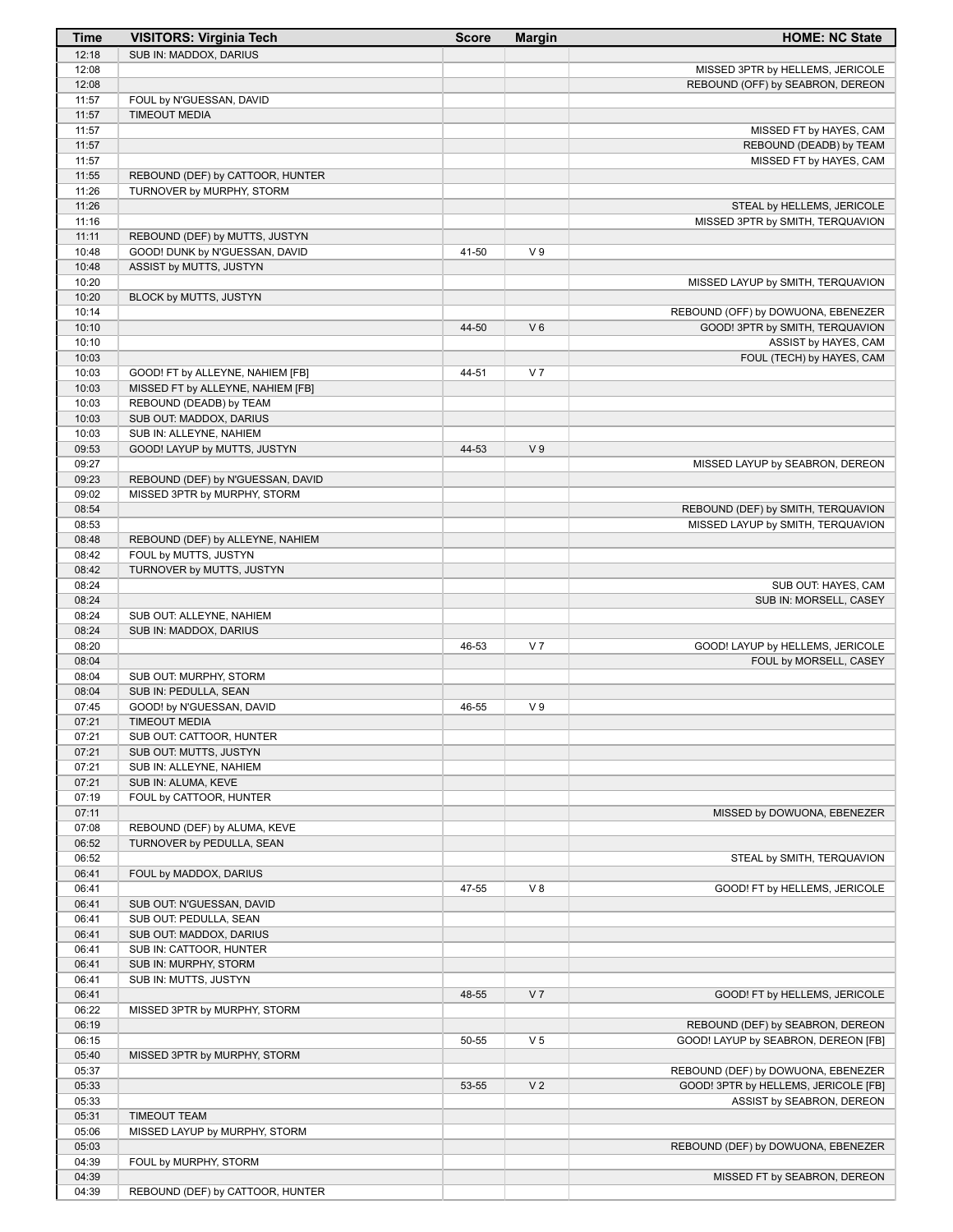| <b>Time</b>    | <b>VISITORS: Virginia Tech</b>                                  | <b>Score</b> | <b>Margin</b>  | <b>HOME: NC State</b>              |
|----------------|-----------------------------------------------------------------|--------------|----------------|------------------------------------|
| 04:14          | MISSED 3PTR by ALLEYNE, NAHIEM                                  |              |                |                                    |
| 04:12          | REBOUND (OFF) by MUTTS, JUSTYN                                  |              |                |                                    |
| 04:09          | GOOD! LAYUP by MUTTS, JUSTYN                                    | 53-57        | V <sub>4</sub> |                                    |
| 03:55          |                                                                 |              |                | MISSED JUMPER by SEABRON, DEREON   |
| 03:55          |                                                                 |              |                | FOUL by SMITH, TERQUAVION          |
| 03:55          | <b>TIMEOUT MEDIA</b>                                            |              |                |                                    |
| 03:53          | REBOUND (DEF) by ALLEYNE, NAHIEM                                |              |                |                                    |
| 03:24          | MISSED JUMPER by ALLEYNE, NAHIEM                                |              |                |                                    |
| 03:24          | REBOUND (OFF) by MUTTS, JUSTYN                                  |              |                |                                    |
| 03:24          |                                                                 |              |                | FOUL by HELLEMS, JERICOLE          |
| 03:09          | MISSED LAYUP by ALUMA, KEVE                                     |              |                |                                    |
| 03:06          |                                                                 |              |                | REBOUND (DEF) by MORSELL, CASEY    |
| 02:54          |                                                                 |              |                | MISSED 3PTR by SMITH, TERQUAVION   |
| 02:50          | REBOUND (DEF) by ALUMA, KEVE                                    |              |                |                                    |
| 02:24<br>02:23 | MISSED LAYUP by MUTTS, JUSTYN<br>REBOUND (OFF) by MUTTS, JUSTYN |              |                |                                    |
| 02:23          |                                                                 |              |                | FOUL by SEABRON, DEREON            |
| 02:16          | GOOD! 3PTR by MURPHY, STORM                                     | 53-60        | V <sub>7</sub> |                                    |
| 02:16          | ASSIST by MUTTS, JUSTYN                                         |              |                |                                    |
| 02:03          |                                                                 |              |                | FOUL by SEABRON, DEREON            |
| 02:03          |                                                                 |              |                | TIMEOUT 30SEC                      |
| 02:03          |                                                                 |              |                | TURNOVER by SEABRON, DEREON        |
| 02:01          | TURNOVER by ALLEYNE, NAHIEM                                     |              |                |                                    |
| 01:51          |                                                                 |              |                | MISSED 3PTR by MORSELL, CASEY      |
| 01:48          | REBOUND (DEF) by ALLEYNE, NAHIEM                                |              |                |                                    |
| 01:45          | TURNOVER by ALLEYNE, NAHIEM                                     |              |                |                                    |
| 01:45          |                                                                 |              |                | STEAL by MORSELL, CASEY            |
| 01:45          | FOUL by ALLEYNE, NAHIEM                                         |              |                |                                    |
| 01:45          |                                                                 |              |                | MISSED FT by MORSELL, CASEY [FB]   |
| 01:42          |                                                                 |              |                | REBOUND (OFF) by TEAM              |
| 01:36          |                                                                 | 55-60        | V <sub>5</sub> | GOOD! JUMPER by SEABRON, DEREON    |
| 01:19          | TURNOVER by ALLEYNE, NAHIEM                                     |              |                |                                    |
| 01:19          |                                                                 |              |                | STEAL by SEABRON, DEREON           |
| 01:15          |                                                                 | 57-60        | $V_3$          | GOOD! DUNK by SEABRON, DEREON [FB] |
| 01:06          | TURNOVER by ALLEYNE, NAHIEM                                     |              |                |                                    |
| 01:06          |                                                                 |              |                | STEAL by SEABRON, DEREON           |
| 01:00          |                                                                 |              |                | TURNOVER by TEAM                   |
| 00:45          | MISSED JUMPER by MUTTS, JUSTYN                                  |              |                |                                    |
| 00:45<br>00:42 |                                                                 |              |                | BLOCK by HELLEMS, JERICOLE         |
| 00:42          | TURNOVER by TEAM<br>TIMEOUT 30SEC                               |              |                |                                    |
| 00:36          | REBOUND (OFF) by MURPHY, STORM                                  |              |                |                                    |
| 00:35          |                                                                 |              |                | MISSED LAYUP by SEABRON, DEREON    |
| 00:35          | BLOCK by ALUMA, KEVE                                            |              |                |                                    |
| 00:35          |                                                                 |              |                | REBOUND (OFF) by TEAM              |
| 00:35          | SUB OUT: ALLEYNE, NAHIEM                                        |              |                |                                    |
| 00:35          | SUB IN: PEDULLA, SEAN                                           |              |                |                                    |
| 00:21          |                                                                 | 59-60        | V <sub>1</sub> | GOOD! LAYUP by SEABRON, DEREON     |
| 00:20          |                                                                 |              |                | TIMEOUT 30SEC                      |
| 00:12          |                                                                 |              |                | FOUL by SMITH, TERQUAVION          |
| 00:12          | GOOD! FT by PEDULLA, SEAN [FB]                                  | 59-61        | V <sub>2</sub> |                                    |
| 00:12          | GOOD! FT by PEDULLA, SEAN [FB]                                  | 59-62        | $V_3$          |                                    |
| 00:12          | SUB OUT: MURPHY, STORM                                          |              |                |                                    |
| 00:12          | SUB IN: N'GUESSAN, DAVID                                        |              |                |                                    |
| 00:08          |                                                                 |              |                | TIMEOUT TEAM                       |
| 00:08          |                                                                 |              |                | SUB OUT: DOWUONA, EBENEZER         |
| 00:08          |                                                                 |              |                | SUB IN: ALLEN, THOMAS              |
| 00:08          | <b>TIMEOUT TEAM</b>                                             |              |                |                                    |
| 00:08          | SUB OUT: PEDULLA, SEAN                                          |              |                |                                    |
| 00:08          | SUB IN: ALLEYNE, NAHIEM                                         |              |                |                                    |
| 00:00          |                                                                 |              |                | MISSED 3PTR by SMITH, TERQUAVION   |
| 00:00          | REBOUND (DEF) by ALUMA, KEVE                                    |              |                |                                    |

# **Virginia Tech 62, NC State 59**

| <b>Points (This Period)</b> | VT             | ST             |
|-----------------------------|----------------|----------------|
| In the Paint                | 10             | 12             |
| Off Turns                   |                | 16             |
| 2nd Chance                  | 5              |                |
| <b>Fast Break</b>           | ว              | 13             |
| Bench                       | 6              | ີ              |
| Per Poss                    | 0.844<br>12/32 | 1.226<br>16/31 |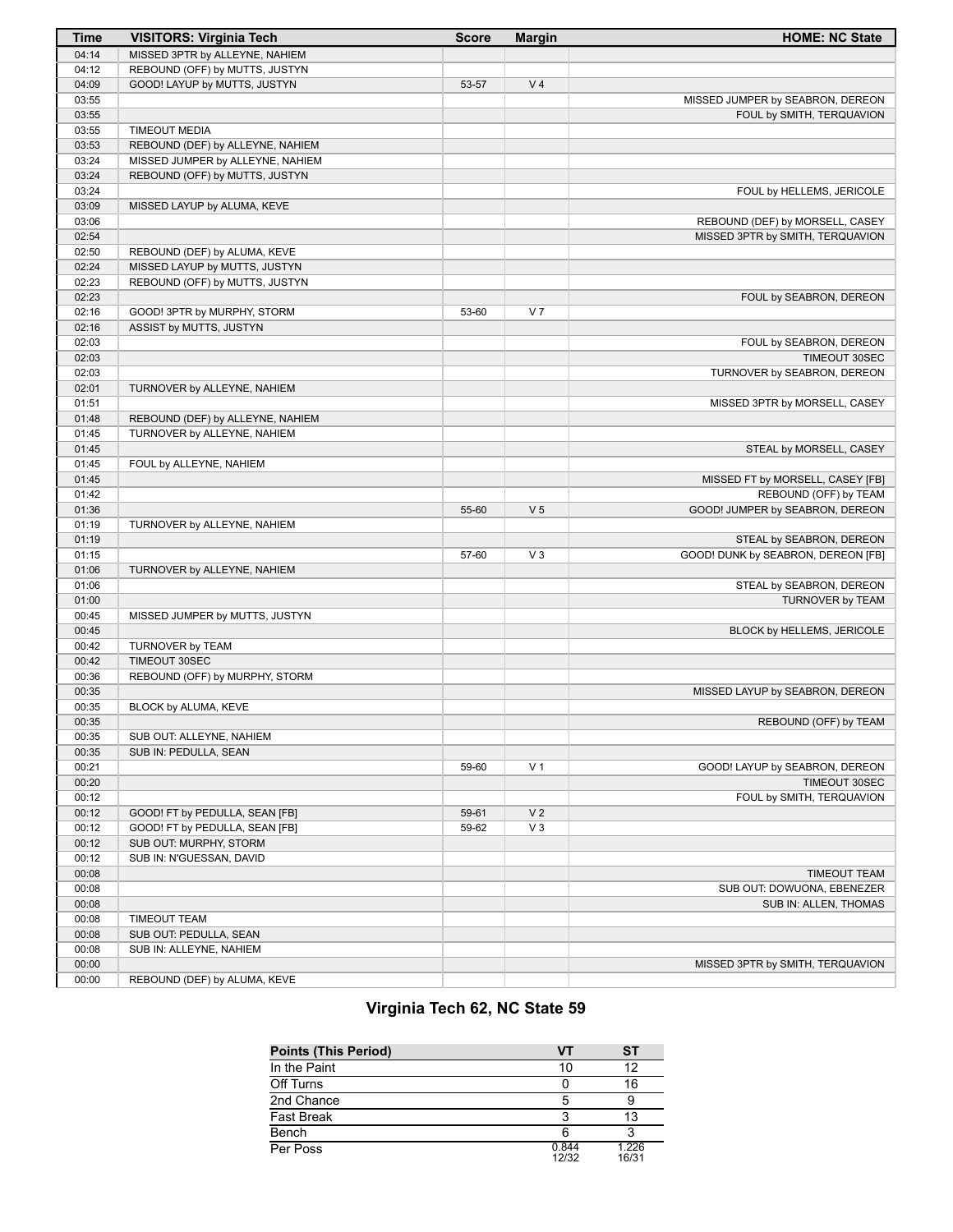### **Official Scoring/Possession Reference Chart Virginia Tech vs NC State Period 1 January 20, 2022 at PNC Arena**



**Period 1**

<mark>Starters:</mark><br>Virginia Tech: 0 CATTOOR,HUNTER (G); 4 ALLEYNE,NAHIEM (G); 5 MURPHY,STORM (G); 22 ALUMA,KEVE (F); 25 MUTTS,JUSTYN (F);<br>NC State: 0 SMITH,TERQUAVION (G); 1 SEABRON,DEREON (G); 4 HELLEMS,JERICOLE (F); 5 ALLEN,TH

| <b>Time</b> | <b>VISITORS: Virginia Tech</b>      | <b>Score</b> | <b>Margin</b>   | <b>HOME: NC State</b>                  |
|-------------|-------------------------------------|--------------|-----------------|----------------------------------------|
| 19:13       | GOOD! 3PTR by ALLEYNE, NAHIEM       | $0 - 3$      | V <sub>3</sub>  |                                        |
| 17:05       | GOOD! LAYUP by MUTTS, JUSTYN        | $0-5$        | V <sub>5</sub>  |                                        |
| 16:05       | GOOD! DUNK by ALUMA, KEVE [FB]      | $0 - 7$      | V <sub>7</sub>  |                                        |
| 15:20       | GOOD! LAYUP by ALUMA, KEVE          | $0-9$        | V <sub>9</sub>  |                                        |
| 14:42       | GOOD! LAYUP by MURPHY, STORM        | $0 - 11$     | $V$ 11          |                                        |
| 14:18       | GOOD! LAYUP by ALLEYNE, NAHIEM [FB] | $0 - 13$     | V <sub>13</sub> |                                        |
| 13:33       | GOOD! JUMPER by PEDULLA, SEAN       | $0 - 15$     | V <sub>15</sub> |                                        |
| 12:37       |                                     | $2 - 15$     | V <sub>13</sub> | GOOD! LAYUP by GIBSON, JAYLON          |
| 12:15       | GOOD! LAYUP by N'GUESSAN, DAVID     | $2 - 17$     | V <sub>15</sub> |                                        |
| 10:13       | GOOD! JUMPER by MADDOX, DARIUS      | $2 - 19$     | V 17            |                                        |
| 09:55       |                                     | $4 - 19$     | V <sub>15</sub> | GOOD! DUNK by GIBSON, JAYLON           |
| 09:19       |                                     | $6 - 19$     | V <sub>13</sub> | GOOD! JUMPER by HELLEMS, JERICOLE [FB] |
| 08:20       |                                     | $8 - 19$     | V <sub>11</sub> | GOOD! LAYUP by SMITH, TERQUAVION [FB]  |
| 08:00       | GOOD! LAYUP by ALUMA, KEVE          | $8 - 21$     | V <sub>13</sub> |                                        |
| 07:27       |                                     | $10 - 21$    | $V$ 11          | GOOD! LAYUP by MORSELL, CASEY          |
| 06:49       | GOOD! DUNK by MUTTS, JUSTYN         | $10 - 23$    | V <sub>13</sub> |                                        |
| 04:52       |                                     | $12 - 23$    | V <sub>11</sub> | GOOD! LAYUP by SEABRON, DEREON [FB]    |
| 04:52       |                                     | $13 - 23$    | $V$ 10          | GOOD! FT by SEABRON, DEREON [FB]       |
| 04:24       | GOOD! 3PTR by PEDULLA, SEAN         | 13-26        | V <sub>13</sub> |                                        |
| 03:37       | GOOD! 3PTR by CATTOOR, HUNTER       | 13-29        | V <sub>16</sub> |                                        |
| 02:32       | GOOD! LAYUP by MUTTS, JUSTYN        | 13-31        | V <sub>18</sub> |                                        |
| 02:12       |                                     | 16-31        | V <sub>15</sub> | GOOD! 3PTR by MORSELL, CASEY           |
| 01:40       | GOOD! LAYUP by CATTOOR, HUNTER      | 16-33        | V <sub>17</sub> |                                        |
| 01:28       |                                     | 17-33        | $V$ 16          | GOOD! FT by SEABRON, DEREON            |
| 01:28       |                                     | 18-33        | V <sub>15</sub> | GOOD! FT by SEABRON, DEREON            |
| 00:40       |                                     | $21 - 33$    | V <sub>12</sub> | GOOD! 3PTR by MORSELL, CASEY           |
| 00:02       | GOOD! LAYUP by OJIAKO, JOHN         | $21 - 35$    | V <sub>14</sub> |                                        |

**Virginia Tech 35, NC State 21**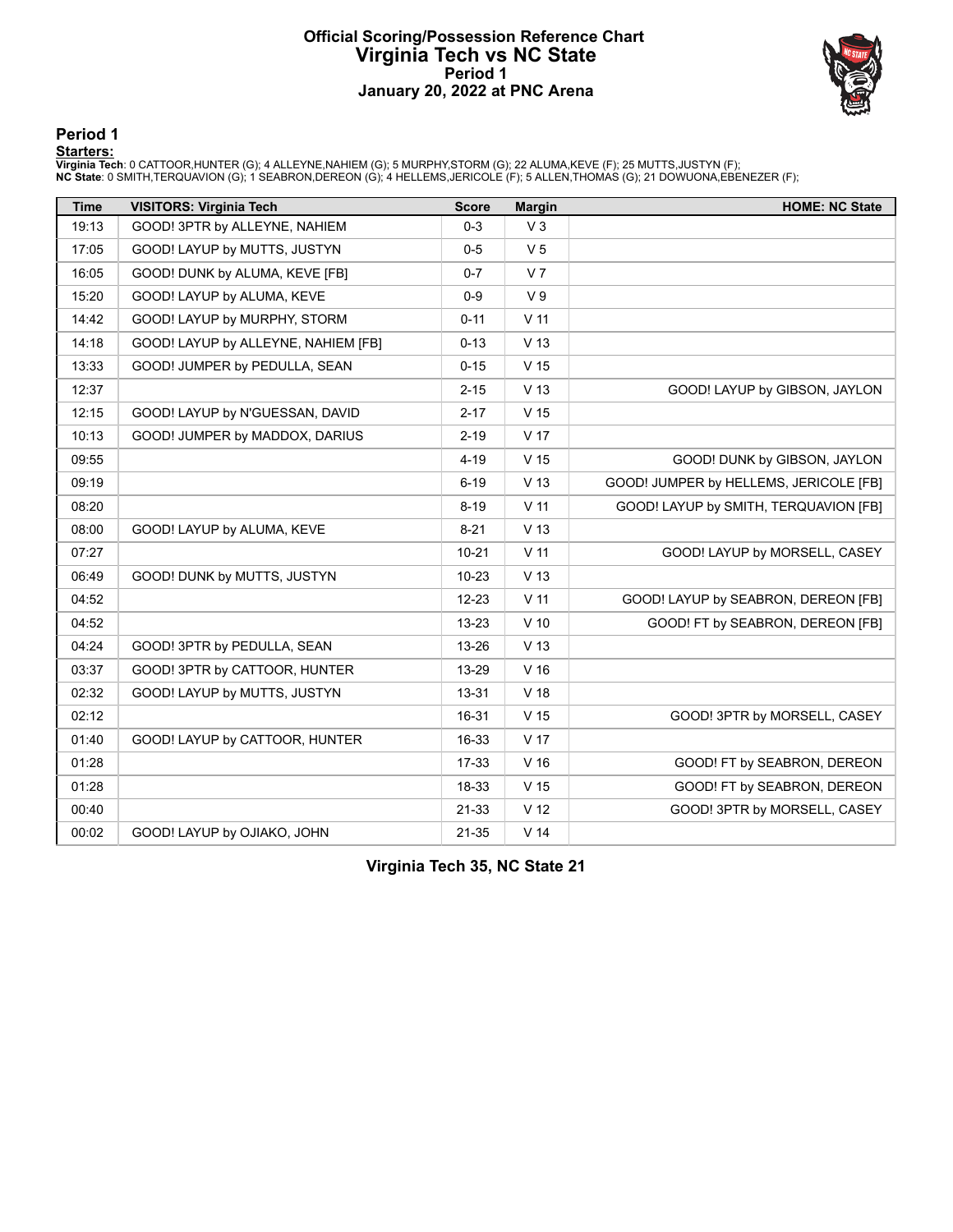### **Official Scoring/Possession Reference Chart Virginia Tech vs NC State Period 2 January 20, 2022 at PNC Arena**



## **Period 2**

#### **Starters:**

Virginia Tech: 0 CATTOOR,HUNTER (G); 4 ALLEYNE,NAHIEM (G); 5 MURPHY,STORM (G); 22 ALUMA,KEVE (F); 25 MUTTS,JUSTYN (F);<br>NC State: 0 SMITH,TERQUAVION (G); 1 SEABRON,DEREON (G); 4 HELLEMS,JERICOLE (F); 5 ALLEN,THOMAS (G); 21

| <b>Time</b> | <b>VISITORS: Virginia Tech</b>   | <b>Score</b> | <b>Margin</b>   | <b>HOME: NC State</b>                |
|-------------|----------------------------------|--------------|-----------------|--------------------------------------|
| 19:39       |                                  | 24-35        | V <sub>11</sub> | GOOD! 3PTR by SMITH, TERQUAVION [FB] |
| 18:43       | GOOD! 3PTR by ALLEYNE, NAHIEM    | 24-38        | V <sub>14</sub> |                                      |
| 18:13       |                                  | 26-38        | V <sub>12</sub> | GOOD! JUMPER by HELLEMS, JERICOLE    |
| 18:00       |                                  | 29-38        | V <sub>9</sub>  | GOOD! 3PTR by MORSELL, CASEY [FB]    |
| 16:40       | GOOD! JUMPER by ALUMA, KEVE      | 29-40        | $V$ 11          |                                      |
| 16:27       |                                  | $31 - 40$    | V <sub>9</sub>  | GOOD! LAYUP by DOWUONA, EBENEZER     |
| 15:40       |                                  | 34-40        | $V_6$           | GOOD! 3PTR by SMITH, TERQUAVION      |
| 15:09       | GOOD! 3PTR by MUTTS, JUSTYN      | 34-43        | V <sub>9</sub>  |                                      |
| 14:37       |                                  | 36-43        | V <sub>7</sub>  | GOOD! JUMPER by HELLEMS, JERICOLE    |
| 14:13       | GOOD! LAYUP by ALUMA, KEVE       | 36-45        | V <sub>9</sub>  |                                      |
| 13:55       |                                  | 38-45        | V <sub>7</sub>  | GOOD! LAYUP by HELLEMS, JERICOLE     |
| 13:13       |                                  | 41-45        | V <sub>4</sub>  | GOOD! 3PTR by SMITH, TERQUAVION      |
| 12:55       | GOOD! 3PTR by CATTOOR, HUNTER    | 41-48        | V <sub>7</sub>  |                                      |
| 10:48       | GOOD! DUNK by N'GUESSAN, DAVID   | 41-50        | V <sub>9</sub>  |                                      |
| 10:10       |                                  | 44-50        | $V_6$           | GOOD! 3PTR by SMITH, TERQUAVION      |
| 10:03       | GOOD! FT by ALLEYNE, NAHIEM [FB] | 44-51        | V <sub>7</sub>  |                                      |
| 09:53       | GOOD! LAYUP by MUTTS, JUSTYN     | 44-53        | V <sub>9</sub>  |                                      |
| 08:20       |                                  | 46-53        | V <sub>7</sub>  | GOOD! LAYUP by HELLEMS, JERICOLE     |
| 07:45       | GOOD! by N'GUESSAN, DAVID        | 46-55        | V <sub>9</sub>  |                                      |
| 06:41       |                                  | 47-55        | V8              | GOOD! FT by HELLEMS, JERICOLE        |
| 06:41       |                                  | 48-55        | V <sub>7</sub>  | GOOD! FT by HELLEMS, JERICOLE        |
| 06:15       |                                  | 50-55        | V <sub>5</sub>  | GOOD! LAYUP by SEABRON, DEREON [FB]  |
| 05:33       |                                  | 53-55        | V <sub>2</sub>  | GOOD! 3PTR by HELLEMS, JERICOLE [FB] |
| 04:09       | GOOD! LAYUP by MUTTS, JUSTYN     | 53-57        | V <sub>4</sub>  |                                      |
| 02:16       | GOOD! 3PTR by MURPHY, STORM      | 53-60        | V <sub>7</sub>  |                                      |
| 01:36       |                                  | 55-60        | V <sub>5</sub>  | GOOD! JUMPER by SEABRON, DEREON      |
| 01:15       |                                  | 57-60        | $V_3$           | GOOD! DUNK by SEABRON, DEREON [FB]   |
| 00:21       |                                  | 59-60        | V <sub>1</sub>  | GOOD! LAYUP by SEABRON, DEREON       |
| 00:12       | GOOD! FT by PEDULLA, SEAN [FB]   | 59-61        | V <sub>2</sub>  |                                      |
| 00:12       | GOOD! FT by PEDULLA, SEAN [FB]   | 59-62        | $V_3$           |                                      |

**Virginia Tech 62, NC State 59**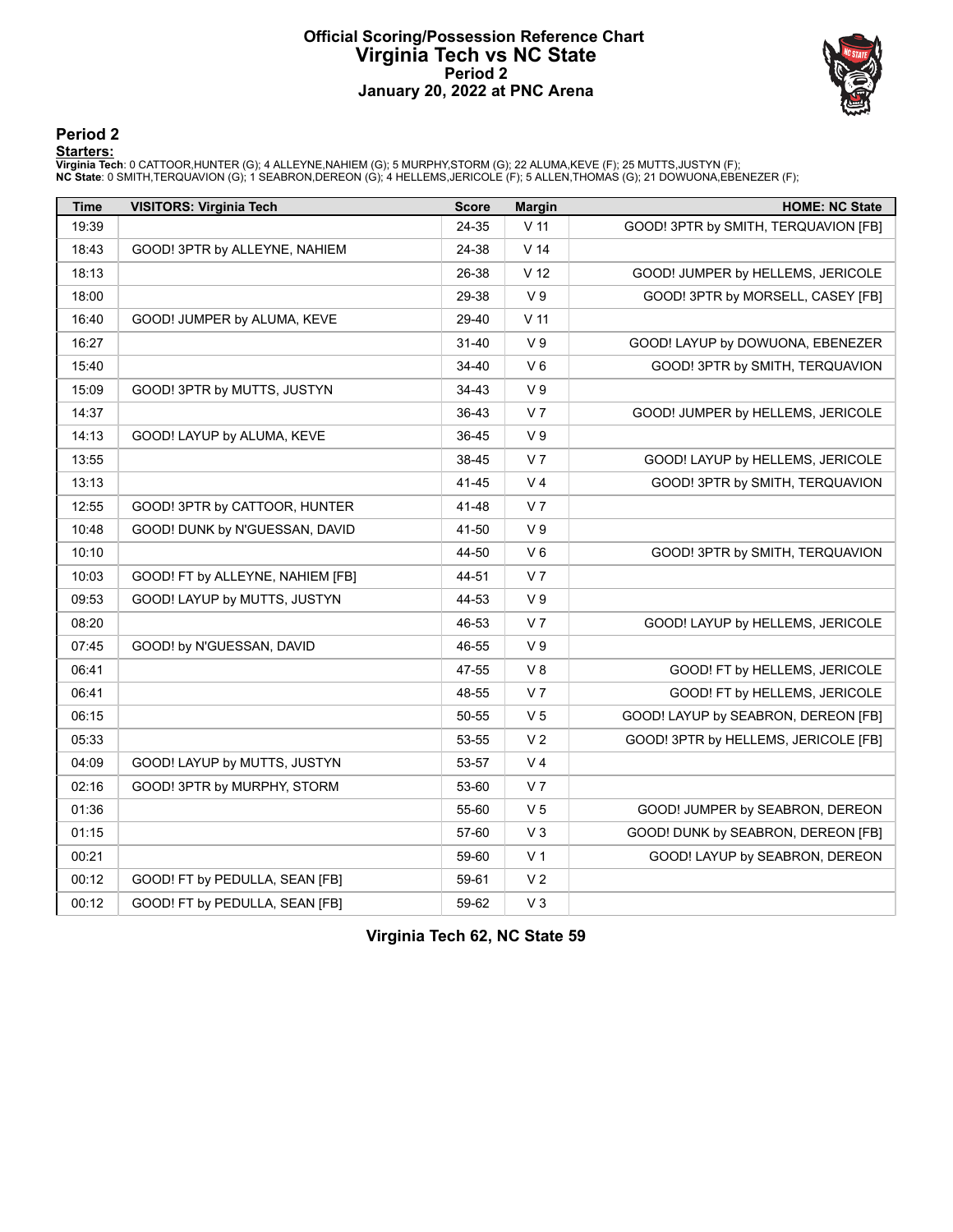

## **Official Substitutions Log Virginia Tech vs NC State Period 1 January 20, 2022 at PNC Arena**

| <b>VISITORS: Virginia Tech</b> | Time  | <b>Score</b> | <b>HOME: NC State</b>      |
|--------------------------------|-------|--------------|----------------------------|
| 0 CATTOOR.HUNTER               |       |              | 0 SMITH, TERQUAVION        |
| 4 ALLEYNE.NAHIEM               |       |              | 1 SEABRON.DEREON           |
| 5 MURPHY, STORM                |       |              | 4 HELLEMS, JERICOLE        |
| 22 ALUMA, KEVE                 |       |              | 5 ALLEN, THOMAS            |
| 25 MUTTS, JUSTYN               |       |              | 21 DOWUONA, EBENEZER       |
|                                | 13:54 | $13-0$       | SUB OUT: SMITH, TERQUAVION |
|                                | 13:54 |              | SUB OUT: ALLEN, THOMAS     |
|                                |       |              |                            |
|                                | 13:54 |              | SUB IN: HAYES, CAM         |
|                                | 13:54 |              | SUB IN: MORSELL, CASEY     |
| SUB OUT: 5 MURPHY, STORM       | 13:54 |              |                            |
| SUB OUT: 25 MUTTS, JUSTYN      | 13:54 |              |                            |
| SUB IN: 1 N'GUESSAN, DAVID     | 13:54 |              |                            |
| SUB IN: 3 PEDULLA, SEAN        | 13:54 |              |                            |
|                                | 12:50 | $15-0$       | SUB OUT: DOWUONA, EBENEZER |
|                                | 12:50 |              | SUB IN: GIBSON, JAYLON     |
| SUB OUT: 22 ALUMA, KEVE        | 12:50 |              |                            |
| SUB IN: 25 MUTTS, JUSTYN       | 12:50 |              |                            |
| SUB OUT: 4 ALLEYNE, NAHIEM     | 11:37 | $17-2$       |                            |
| SUB OUT: 25 MUTTS, JUSTYN      | 11:37 |              |                            |
| SUB IN: 13 MADDOX, DARIUS      | 11:37 |              |                            |
| SUB IN: 21 OJIAKO, JOHN        | 11:37 |              |                            |
| SUB OUT: 3 PEDULLA, SEAN       | 11:25 | $17-2$       |                            |
| SUB IN: 5 MURPHY, STORM        | 11:25 |              |                            |
| SUB OUT: 0 CATTOOR, HUNTER     | 10:40 | $17 - 2$     |                            |
| SUB OUT: 1 N'GUESSAN, DAVID    | 10:40 |              |                            |
| SUB OUT: 21 OJIAKO, JOHN       | 10:40 |              |                            |
| SUB IN: 4 ALLEYNE, NAHIEM      | 10:40 |              |                            |
| SUB IN: 22 ALUMA, KEVE         | 10:40 |              |                            |
| SUB IN: 25 MUTTS, JUSTYN       | 10:40 |              |                            |
|                                | 08:41 | $19-6$       | SUB OUT: HAYES,CAM         |
|                                |       |              |                            |
|                                | 08:41 |              | SUB OUT: GIBSON, JAYLON    |
|                                | 08:41 |              | SUB IN: SMITH, TERQUAVION  |
|                                | 08:41 |              | SUB IN: DOWUONA, EBENEZER  |
| SUB OUT: 13 MADDOX, DARIUS     | 08:41 |              |                            |
| SUB IN: 0 CATTOOR, HUNTER      | 08:41 |              |                            |
|                                | 07:40 | $21 - 8$     | SUB OUT: SEABRON, DEREON   |
|                                | 07:40 |              | SUB IN: PASS, BREON        |
|                                | 06:24 | $23-10$      | SUB OUT: DOWUONA, EBENEZER |
|                                | 06:24 |              | SUB IN: GIBSON, JAYLON     |
| SUB OUT: 25 MUTTS, JUSTYN      | 06:24 |              |                            |
| SUB IN: 1 N'GUESSAN, DAVID     | 06:24 |              |                            |
|                                | 06:12 | $23-10$      | SUB OUT: MORSELL, CASEY    |
|                                | 06:12 |              | SUB IN: HAYES, CAM         |
| SUB OUT: 5 MURPHY, STORM       | 06:12 |              |                            |
| SUB IN: 3 PEDULLA, SEAN        | 06:12 |              |                            |
|                                | 05:34 | $23 - 10$    | SUB OUT: HELLEMS, JERICOLE |
|                                | 05:34 |              | SUB IN: SEABRON.DEREON     |
| SUB OUT: 22 ALUMA, KEVE        | 04:52 | $23-12$      |                            |
| SUB IN: 21 OJIAKO, JOHN        | 04:52 |              |                            |
| SUB OUT: 4 ALLEYNE, NAHIEM     | 04:00 | $26-13$      |                            |
| SUB OUT: 21 OJIAKO, JOHN       | 04:00 |              |                            |
| SUB IN: 13 MADDOX, DARIUS      | 04:00 |              |                            |
| SUB IN: 25 MUTTS, JUSTYN       | 04:00 |              |                            |
|                                | 03:11 | 29-13        | SUB OUT: HAYES, CAM        |
|                                |       |              | SUB OUT: PASS, BREON       |
|                                | 03:11 |              | SUB IN: HELLEMS, JERICOLE  |
|                                | 03:11 |              |                            |
|                                | 03:11 |              | SUB IN: MORSELL, CASEY     |
| SUB OUT: 0 CATTOOR, HUNTER     | 01:28 | $33 - 17$    |                            |
| SUB OUT: 25 MUTTS, JUSTYN      | 01:28 |              |                            |
| SUB IN: 4 ALLEYNE, NAHIEM      | 01:28 |              |                            |
| SUB IN: 21 OJIAKO, JOHN        | 01:28 |              |                            |
|                                | 01:28 |              | SUB OUT: GIBSON, JAYLON    |
|                                | 01:28 |              | SUB IN: DOWUONA, EBENEZER  |

**Virginia Tech 35, NC State 21**